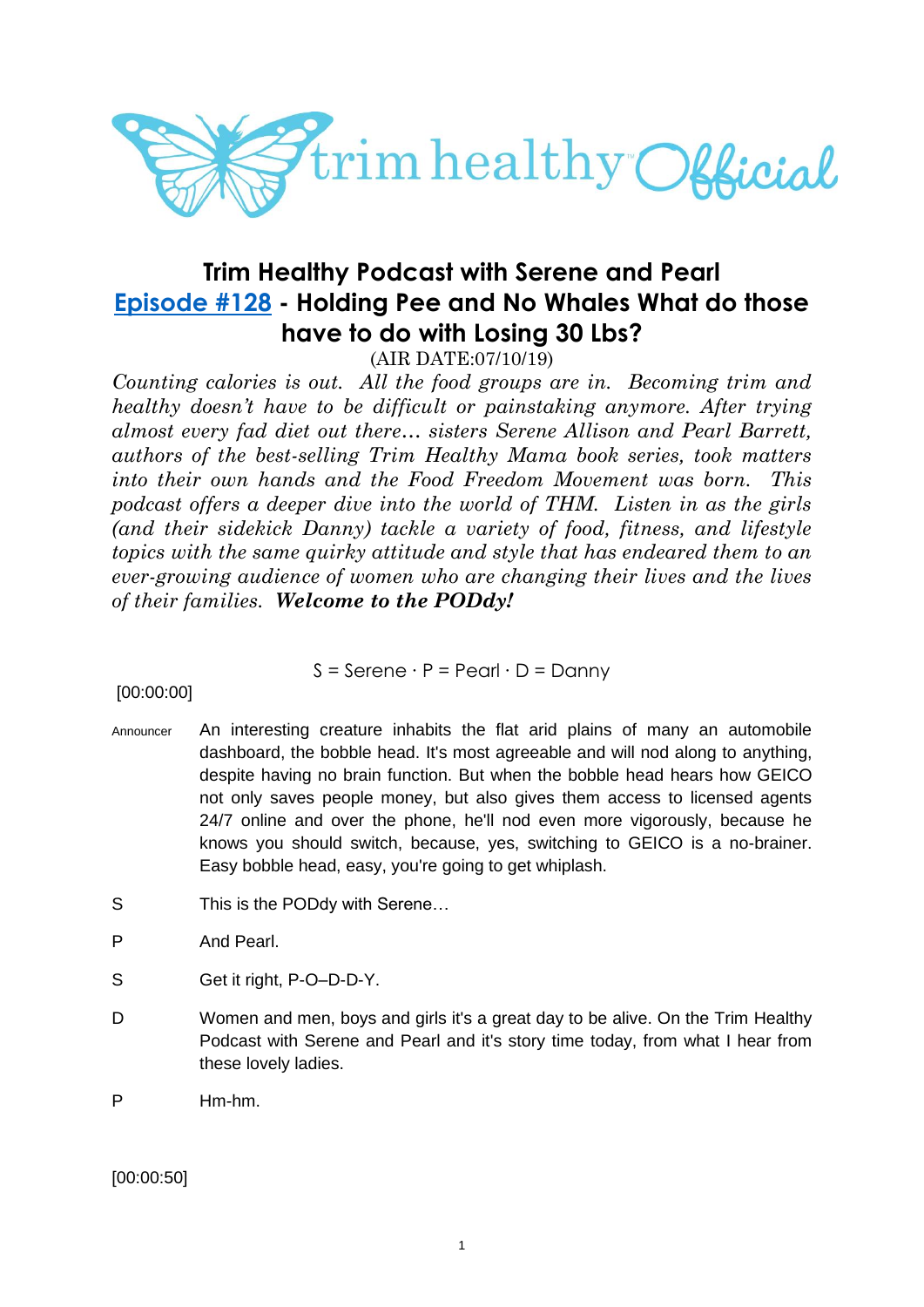- S Yeah mate, it's story time.
- D What are you going to tell us, what do you have for us?
- P Stories on steroids. Well, you see, Serene and I went on a little venture with our husbands, we had never done this, apart from any work thing, okay, aside from work, because we went to Guatemala to source coffee and chocolate and all that, but that was a work trip.
- S Yeah, we had places to be. We had time schedules and all that kind of stuff.
- P But, Serene here, you know the story of how she saved my family's Italy trip, you know, I told the story how Serene got us those lost passports back, so we could be together. And so when that happened and we found out that it was Serene's lunacy that did it, my husband said I am taking her on a trip.
- D She's the secret weapon.
- P But I said, no it's PARCOR, you know, it's just what you do as a sister.
- D Parkour, that's like a running and jumping...
- P What are you talking about?
- D Do you mean par for the course?

#### [00:01:47]

- P Par for the course, yes.
- D Okay.
- P It's the shortened version.
- D Yeah, parkour is a little different than that
- S Yeah, yeah it's part of the course.
- P Oh, that's great. No, but and so he kept his word, Serene's husband, you know, he's nearing the end of the manufacturing center and he was very stressed and Charlie's just, like, we're taking them for a weekend, okay, we're basically not even allowed to talk about Trim Healthy Mama, just the two couples.
- S A little treat for Pearl and Charlie, but Sam was going to become a lunatic after the manufacturing center.
- P Yes, we thought let's take them away, let's just, like, have a big chill out weekend, so we decided to go …
- S Because Sam won't take himself away, you see, he won't.

[00:02:24]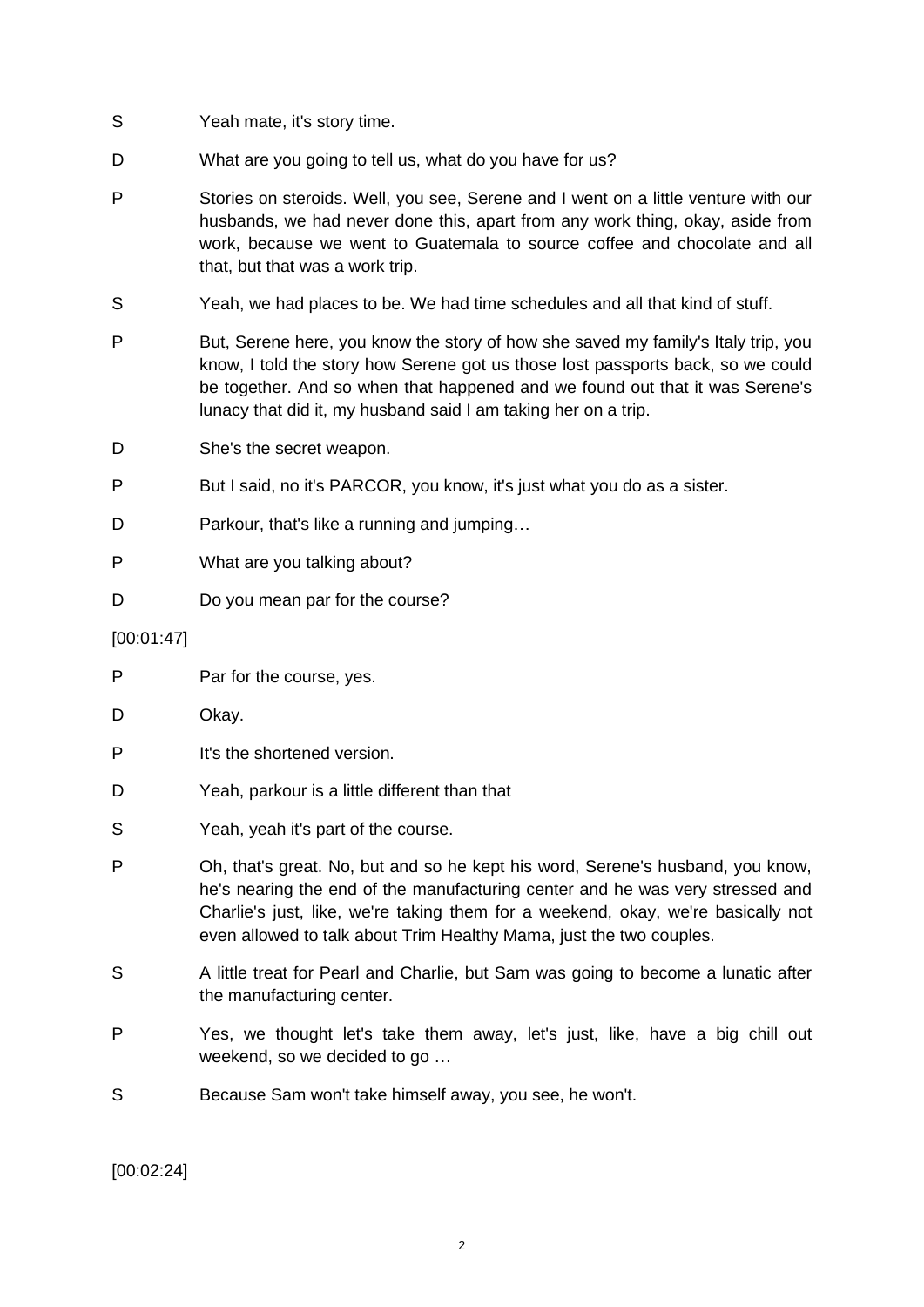- D Oh no, I know Sam.
- P Charlie and I will take weekends but Serene and Sam will not, unless they do their anniversary and they go to a B & B and stay with…
- D And suffer.
- P Suffer.
- S Stay in single beds when staying in the B & B.
- P We though, no, we'll just make it real nice for them, a first-class trip. So, Serene, let's talk, this, by the way this is not just a story for story's sake.
- S There's a point.
- P This is an allegory.
- D No, people, this is the Trim Healthy Podcast, we've got meat for you.
- P Yeah, we've got meat and let's just…
- S This is your appetizer.
- P This is your appetizer, but there's going to be a reason for all of this. You know how you, the fables when you growing up and you learned in school and then at the end there's a lesson.

## [00:03:06]

- S **Exactly**.
- P Well, there's going to be a lesson, but you have to hear the stories first.
- S Okay, so all of a sudden Charlie's like, oh no. And I'm like, what oh no, he's like, oh yeah a bit of traffic, we're on the way to the BNA airport. And we're like, oh yeah, it's going to be 10 minutes, you know, just 10 minutes slowing us down, but nothing big. Well, it's just, like, a traffic jam that just would not stop.
- P Okay, can I give a better picture, you didn't do very well.
- S But just wait, I'm setting it up.
- P Let's set the scene properly, we're on the freeway, Highway I-40, we're all talking and having a blast of a time, okay, but let's even take it back further, I thought, well it takes an hour to airport, I'm not going to go to the bathroom now, I think I can wait an hour.
- S And I was drinking, like, a liter of Spuice.
- P Okay, so that had to set the scene, this is part of it Danny. So, we think, okay 10 minutes back up traffic, it's going to clear soon, half an hour back traffic, my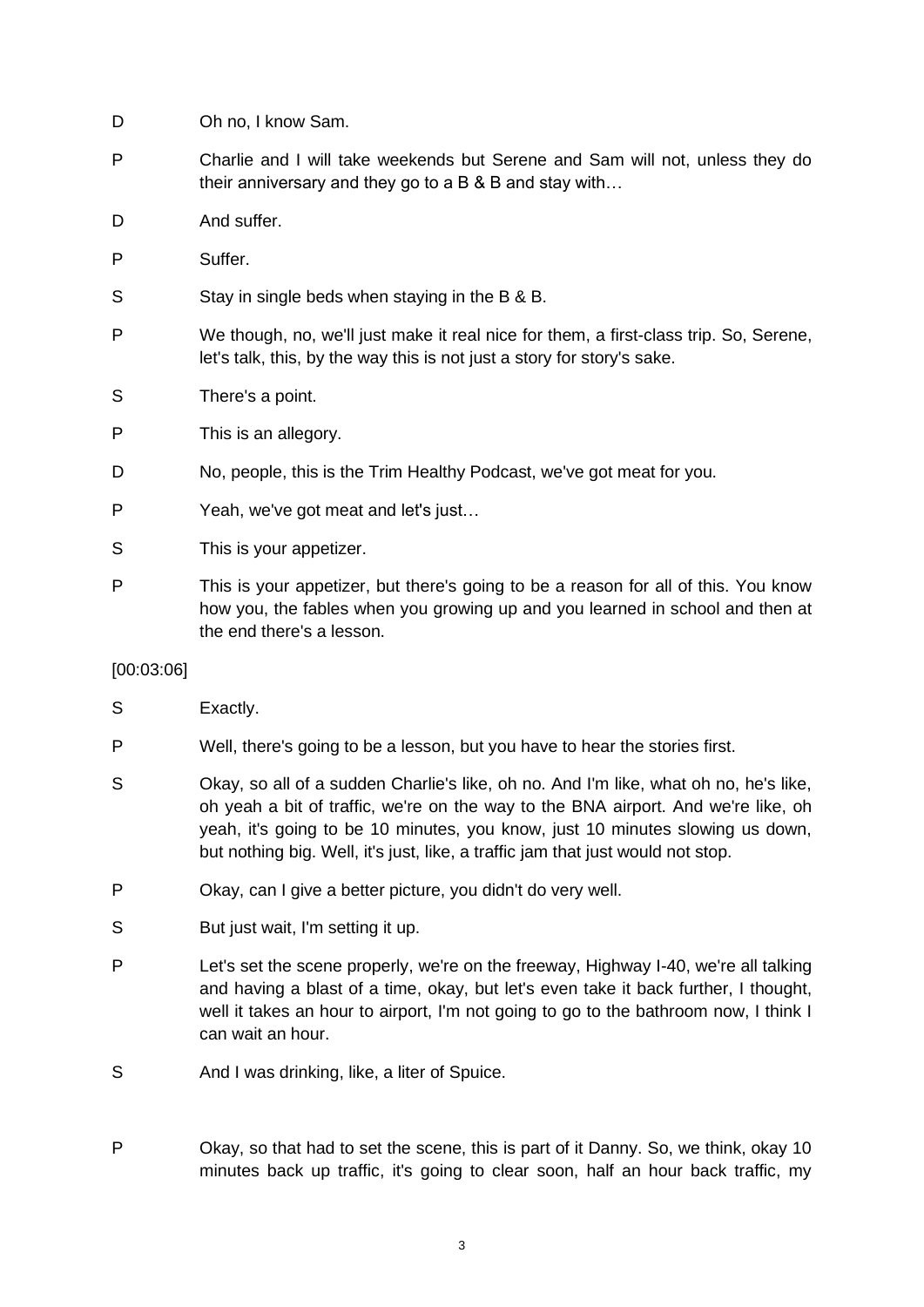husband's starting to not have a good time. Only looking at his watch and the road and muttering things at this point.

[00:04:14]

- S And Pearl is calling Lesley here and she's like, listen it's, she lives out there where this traffic jam was and she's like, no it's all the backed up to my exit, there's a big semi-trailer that's been, like, gone sideways and it's flammable gas, they're evacuating a five mile radius of the site.
- P So, we cannot get through, we're at a standstill now for over an hour, an hour and a half, we realize okay we've missed our plane.
- S And we are more concerned about the people in the accident, just to let you know, we already had the very sad moment, but then we found out that they were going to be, we looked up and the one was safely life-flighted and it wasn't fatal and all kinds of stuff.
- P You needed that, so you can have a happy with us Danny.
- D Yeah.
- S Yes, because we were going to go there to the loo and you have, you have to know that we, we care about serious things.
- P So by this time, an hour and a half at a standstill.

# [00:05:07]

- S I'm busy saying, I'm getting desperate guys, I'm getting desperate and we're basically not moving at this point. My baby's screaming, so I've got her out of the car seat, sorry don't simulate this please, this is just survival okay. She's on my bladder, sitting on my bladder, the baby, just jumping and having a fit and I'm like, I'm really getting desperate people, I'm desperate.
- P It got bad. We tried to get onto the, you know how you go, if there's a traffic jam you go onto the side and try to, you know, get through, no that's jammed up too, they're not letting you go anywhere.
- D But you're special, every time...
- P Yeah, we're like, hey.
- D No, any time there's something that all the masses have to surrender to, somehow I'm above it and my wife's having a heart attack the whole time.
- S We said, listen men, what would you do if one of us was in labor or one of us was like, it was an emergency, you'd go up the side, so you need to go up the side.
- D Oh, so you're motivating the guys?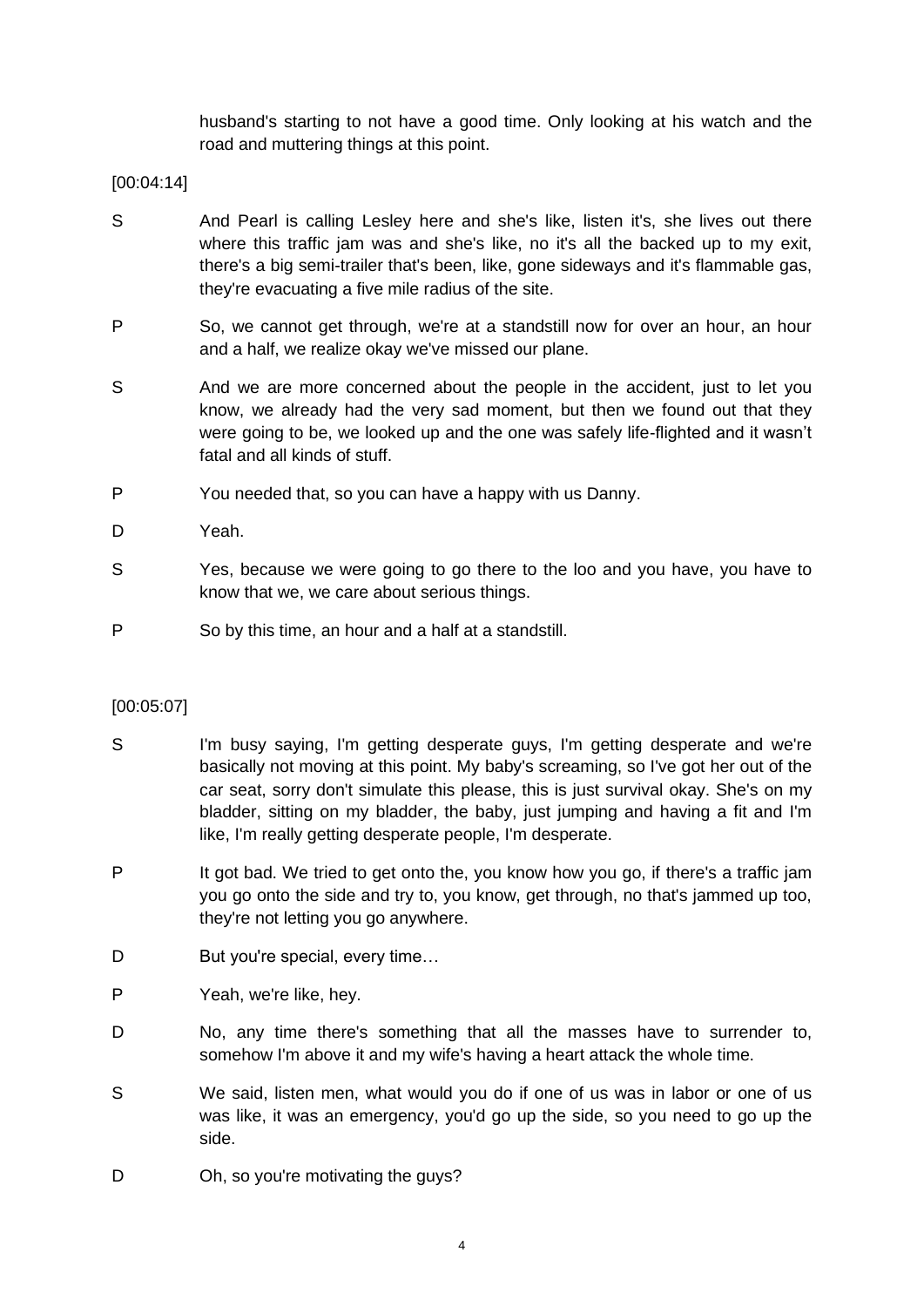[00:05:49]

- S Well, I'm busting.
- P Serene and I both got to the point where it so… And I'm thinking, are these people robots, do they not have to go like us, it was pain. Okay, so…
- S Charlie Straight-Pants is the driver, that's Pearl's husband, right, he does everything right and everyone is an idiot who doesn't do it his way, right. I said, Charlie I'm sorry, but this is what I do in an emergency, I have my empty Spuice bottle here, I'm busting. I said I'm going into the back seat and I'm going to put the car seat as a little, like, barricade between you and me. And I said, Sam put some country music on, it's Charlie's favorite, he's a country guy, and I said I'm just going to try to tinkle in the Spuice cup, okay, I'm just going to try and do it, because it works for me.
- D How big, about how wide can we estimate the mouth?
- S Salsa jar width.
- D About a salsa jar?
- S Yeah.
- P Okay, so let me tell it from here. My husband just gets this interesting look on his face and he just looks downwards, right. And so Sam tries to put the music on his little phone, but it's not loud enough, okay, so all gets, it feels like, it feels like crickets, and all we're waiting for is the tinkle-tinkle-tinkle of Serene. And I'm waiting for the ammonia smell to fill the car.

## [00:06:54]

- S But guess what, nothing is happening and I'm really feeling betrayed.
- D Because of your nerves?
- S No-no, my body betrayed me.
- P Underwear is down, but she's shielded, but can you imagine.
- D How are you both though?
- P I'm in the front seat, she's in the very back, she went into the trunk.
- S It's a Suburban, this is a Suburban.
- D No, I mean, how are you...? Go ahead.
- S But listen, there's trucks all around me. Look, I'm a bit of a professional at this, because my husband does not like to stop and I'm one of those light bladders, just a little bit.
- P Light bladder.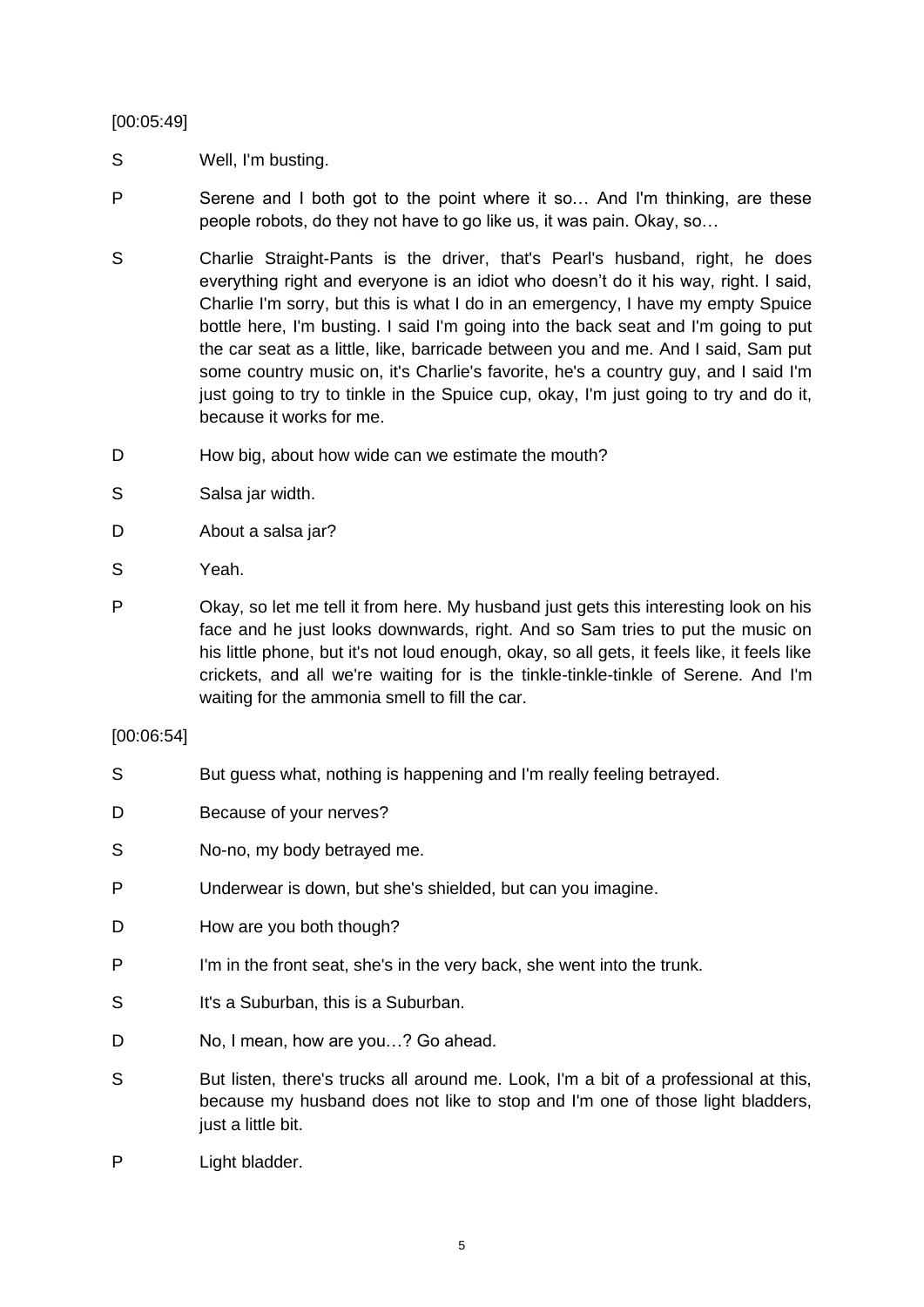# [00:07:23]

- D Serene, like, I'm your brother right now, yeah.
- S And I'm always drinking Spuice, So, I was like, but body why are you betraying me, because we've done this before body, we know the ropes, we know that this can work in an emergency. And it's just like tipping a bit of pineapple juice out the side, no one knows, nobody's hurt.
- D Little pineapple!
- P But I was trying to figure out what she's going to do with the salsa jar of Spruce pee. Like, my husband has to see it.
- S No, he doesn't have to see it, I was going to open up the back hatch and all that kind of stuff.
- P Alright, we wait for 20 minutes for the tinkle.
- S No a half an hour and I'm in agony, because the worse thing is, I'm wanting to get out of the agony and my body says not with Charlie Straight-Pants around. It refused to obey the command.
- D Yeah, yeah Charlie was, like, submitting your bladder.

# [00:08:05]

- S Oh and the country song was just repeat-repeat-repeat, it was like, and I said to Pearl it reminds of the time when I had to get a drug test to adopt, I can't remember the song, yeah, but anyway…
- D God knows I'm a lucky man. Anyone would fit, right.
- S But anyway, so I remember having to take a drug test and, to adopt the children, they had to make sure I wasn't a criminal, and the lady was standing over me to take the pee test, because they want to make sure you're not switching somebody's pee around, you know. But that's another time in my life my body betrayed me, it was two hours, I still couldn't pee, and I was in agony, busting and desperate, my body said no with the lady standing over you, that's gross. Well, the same thing with Charlie Straight-Pants.
- P Okay, so by that time I'm also desperate, I'm to the point of pain, I kept envisioning myself doing the salsa jar, but I had nowhere to go, because she's already taken the trunk doing it.
- D But you would have?

[00:08:54]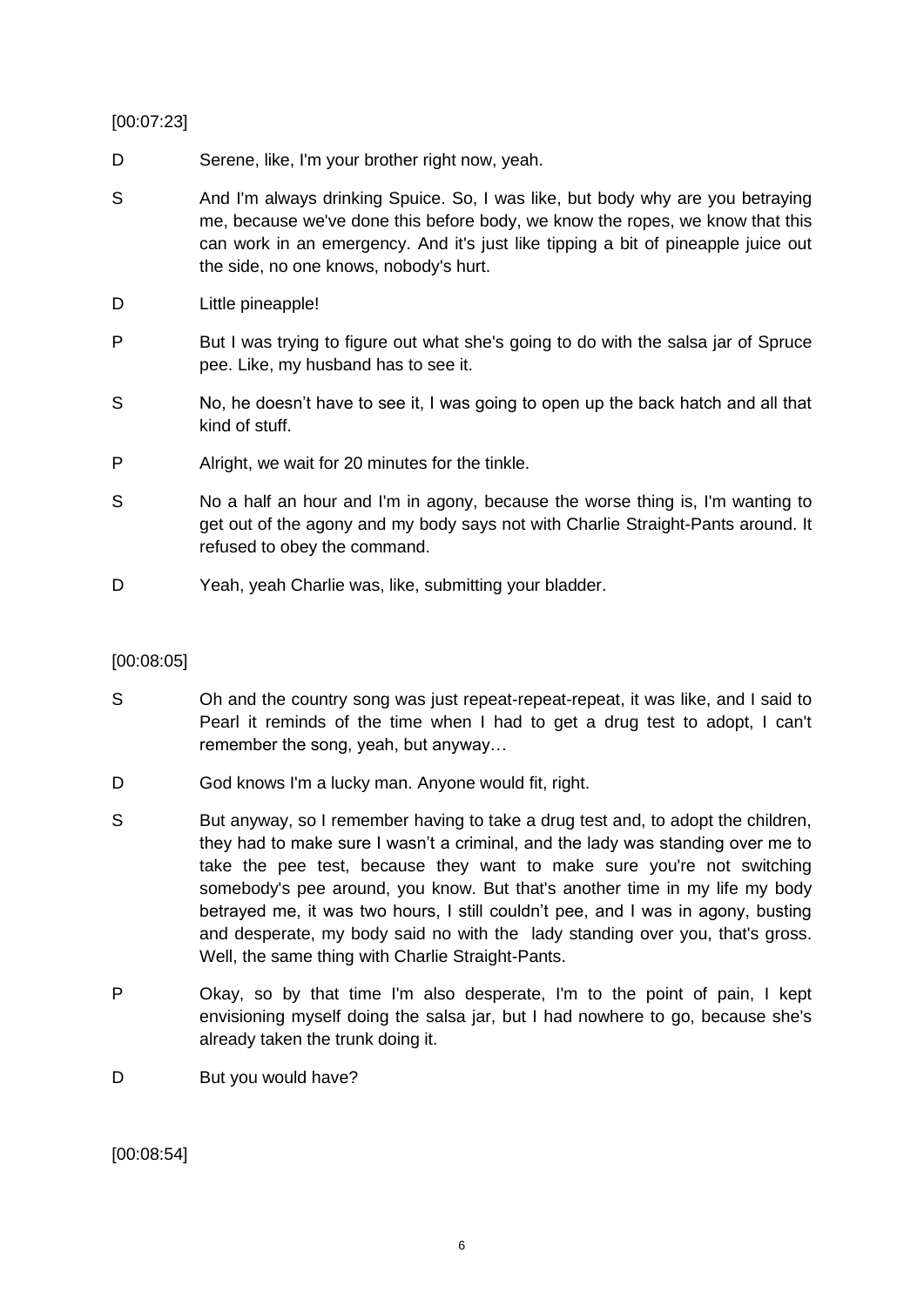- P What, am I going to have to do it up the front, and I was trying to…
- D But you would have?
- P Yes.
- S People have had to do that in emergencies.
- P Serene said, here's a diaper Pearl, you pee on that and I'm like, Sam's right behind me, how can I take my underwear down.
- D You know, something that people don't realize, diapers are highly absorbent.
- S They are.
- P So, you've tried them?
- S I've never tried it, but I've heard.
- P I would have done it.
- D No, I've just seen Serene's kids' diapers hanging off of them, dragging on the ground before they get…
- P I would have done it if only my husband was in there, but Sam was right behind me and I just couldn't. So, we're like, stop the car, I'm like, Serene you and I are heading to the woods, we're going to run in front of all these, you know, tractor trailers and we're just going to go into the woods.

## [00:09:33]

- S But it wasn't nice side of the road, it was thick, dense...
- P And we had to go down the ravine.
- S On the side of the highway.
- P And right up this other ravine.
- D What a treat it would have been to see that on the news, famous authors Serene and Pearl caught streaking.
- S We're not streaking, man, we're just, we're running.
- P We're running, we're, like, holding up our hands, like, stop, we have to go to the bathroom.
- D But you could go to jail for public peeing.
- S I had a little piece of a serviette, what do you call it in America, a napkin, in my hand, so people knew, I think, what was going on.
- P So, people knew what we were doing. So, we ran, people watching us, ran up the side of the ravine, through into the woods.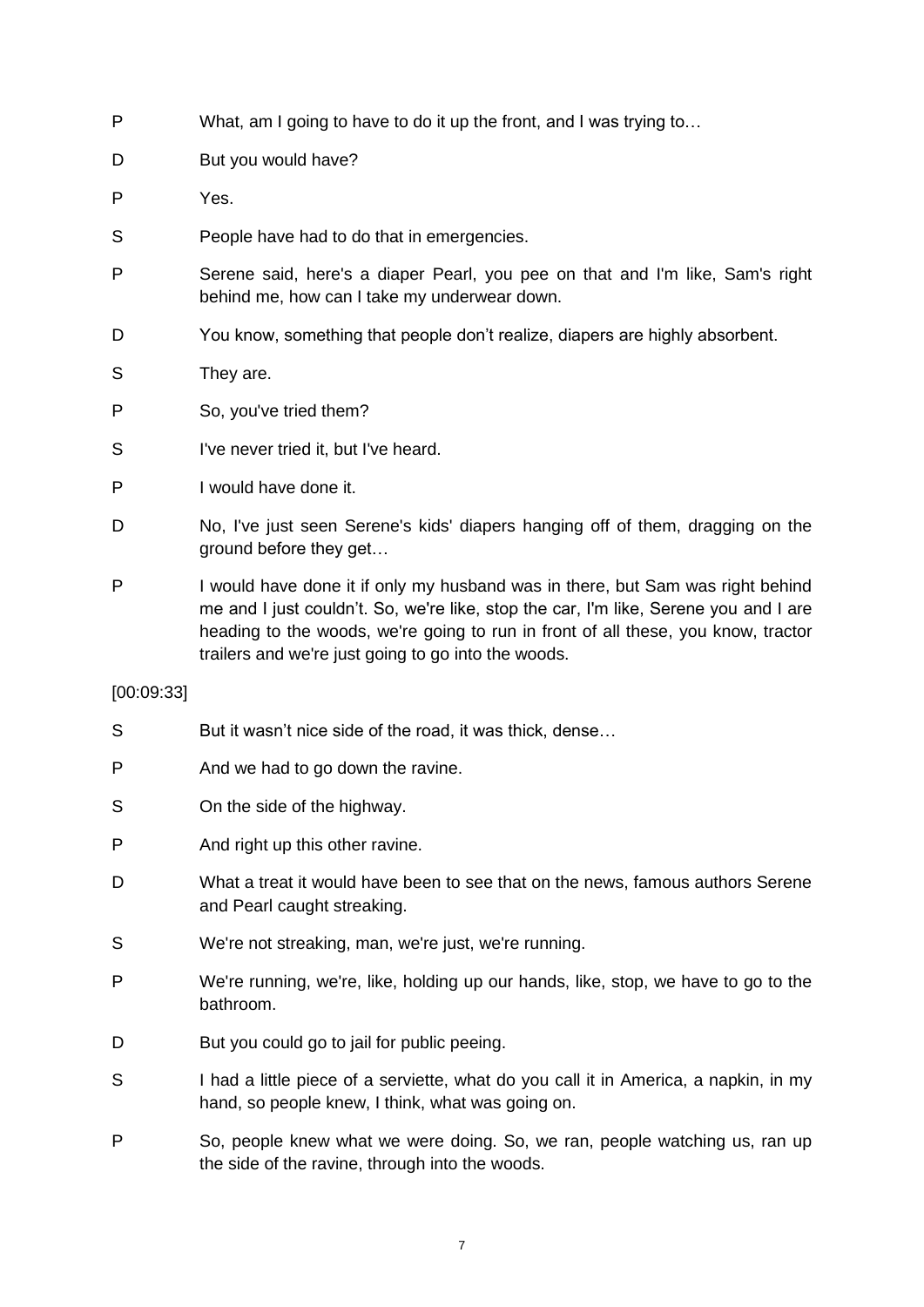## [00:10:03]

- S I've still got scratches that I never felt.
- P Me too, we were so desperate, we tore, it was thick gorse bush, we just tore through the thorns. And I found this perfect tree, man, and I just love that tree.
- S And I found a perfect tree.
- D PARCOR.
- S Yes.
- P And it was the best feeling in the world.
- S I singing the hills are alive with the sound of music.
- D PARCOR.
- S It really was.
- P Then we ran back and they all watched us come back and we're, like, lifting our hands in, like, celebration.
- S And giving a thumbs up, like, you can do it too, we checked the bathrooms out, they're fine.
- D They're fine.

## [00:10:32]

- P Oh, so we missed that plane.
- D No-no-no, you missed the plane?
- S Yes we did.
- P We missed the plane, we got another one.
- S And guess what Charlie Straight-Pants likes to go firsties, you know, he's in his seniority years.
- D Oh, he'd take charge all day, yeah.
- P My husband.
- S He's like, I've done years and years of uncomfortable trips, he's like, I'm old enough to do nice seats.
- P He wanted to take Serene and Sam first class, because they never do that.
- D And that was going to happen, yeah.
- S But it didn't, because we missed our plane.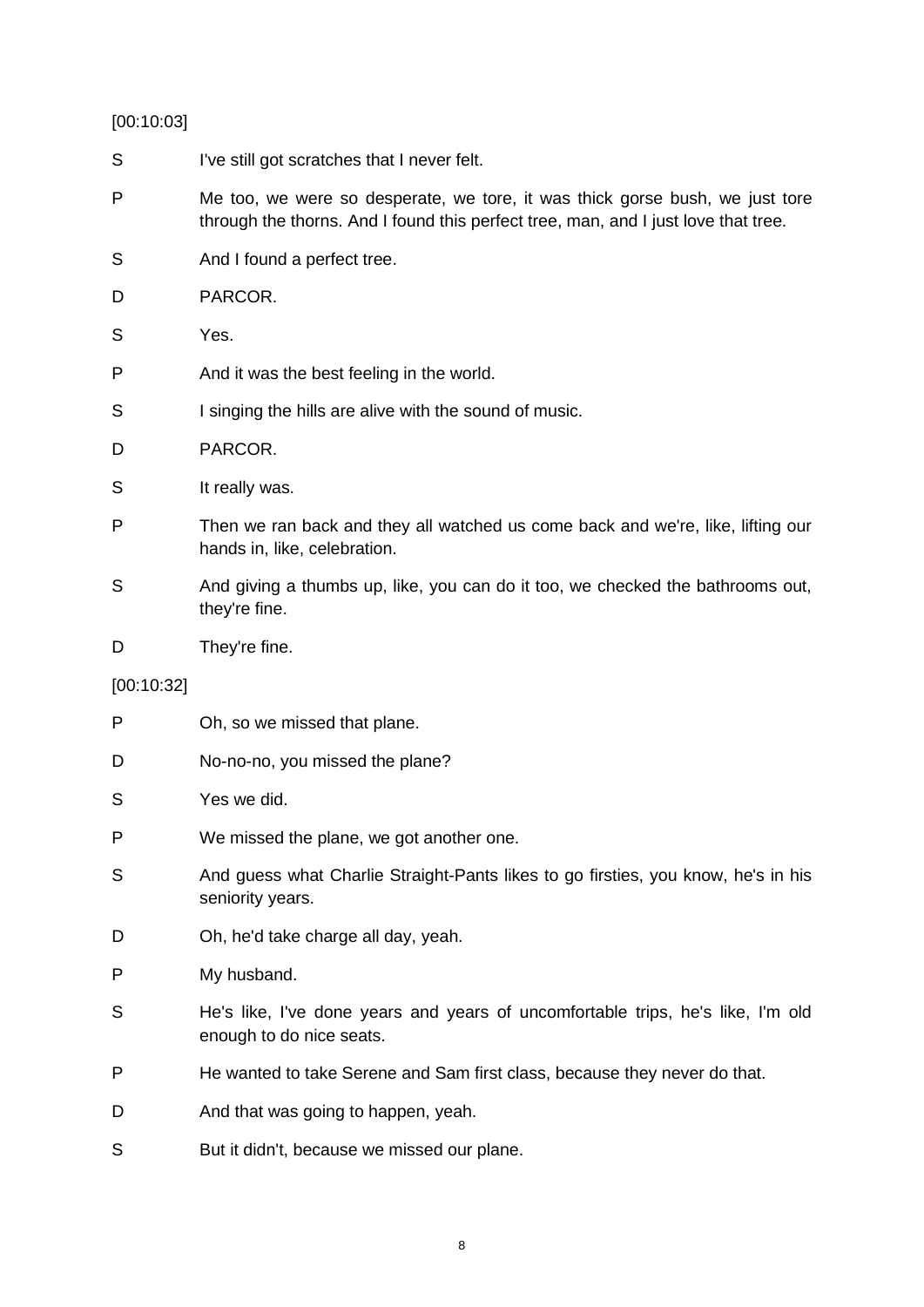## [00:10:54]

D Oh, so you didn't….

- P We were all pushed to the back of the plane in plebianness, but it's okay, the story just keeps getting better.
- D Hold on, let me look up plebian while you continue, go ahead.
- P It keeps getting better.
- S It's up there with parkour, it's in the Ps, right next to parkour.
- D It's in the Ps.
- P And always just remember for those, you know, who don't want to just listen to us going off, there's a method, there's a reason.
- S But you have to stick around.
- P You've got to stick around to hear the lesson.
- D Plebian is a commoner, right, go ahead.
- P Okay, so we get there very late, we get at our hotel and this is Portland, Maine.
- S Beautiful, by the way, we get out of our taxi and the smell hits you, beautiful, like fishermen have been around for centuries, you know, it's a great fishy smell.

## [00:11:33]

- P Oh, we were so excited, we go into a lovely, what was it, Hilton?
- S Something.
- P Hilton Garden, lovely.
- S Lovely.
- P Okay, really nice.
- S Charlie and Pearl have paid for us, the kids, the whole deal.
- P Yeah, we were doing it good for them. We all get into our lovely motel rooms, we all head into a lovely sleep until… 3:30 in the morning.
- S This is an emergency, this is a emergency, do not take the elevators, there has been an emergency in this building, everybody evacuate immediately. So, I think, immediately, I think, I've just got to get the closest piece of article I can find, I've got my nay-nay tentn, stuck it on like a skirt, no shoes…
- P And that's all she's wearing.

[00:12:12]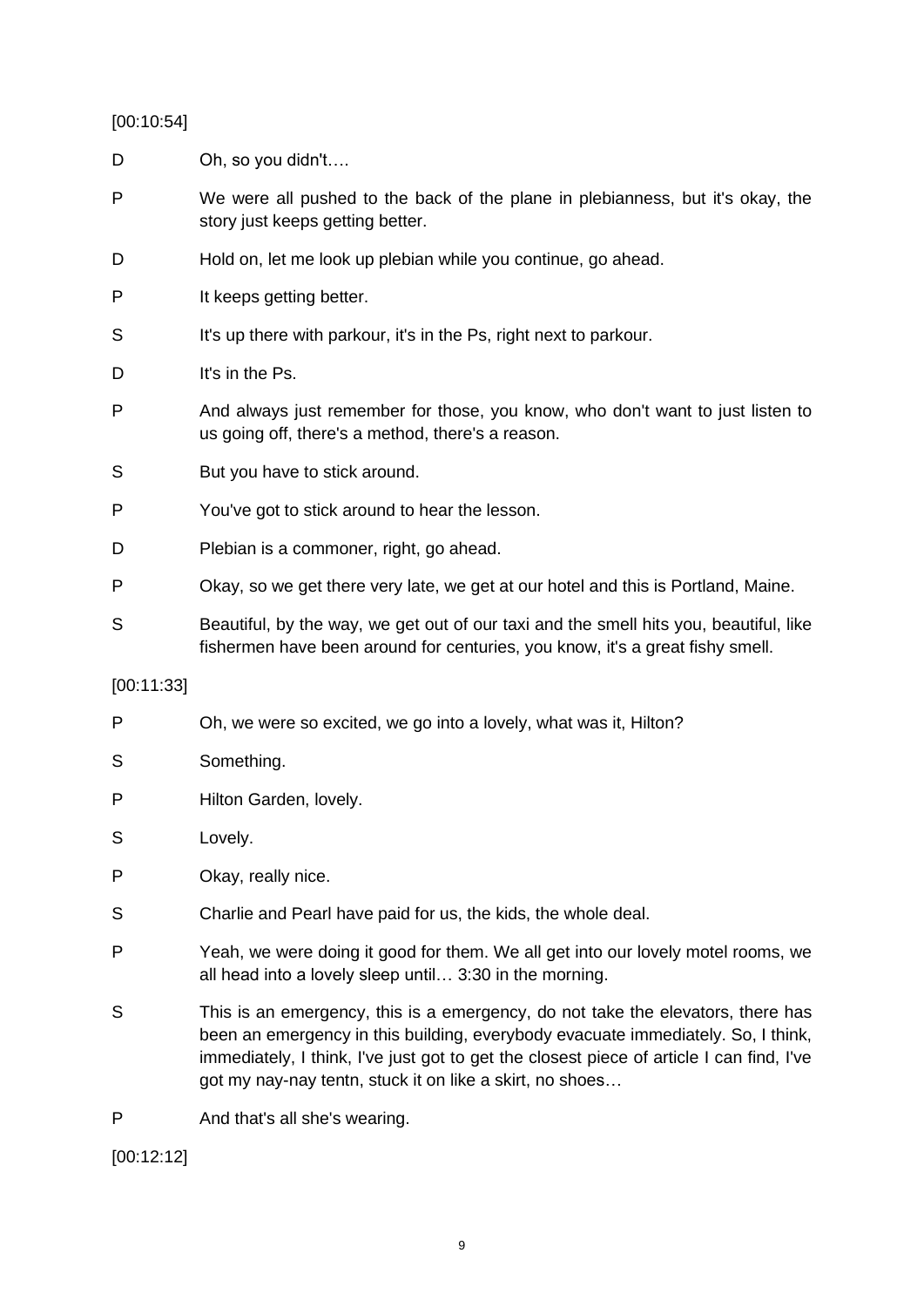- S And I grab the baby and I'm like, Sam, we're going now, the building's probably on fire. He said…
- D Your skivvies and a nay-nay only.
- S No, I mean, I had a little singlet, a shirt, you know, I was decent, I'm a moral women, but I wasn't going to look for, like, clothing.
- P Okay, let's tell the truth.
- S No bras and stuff, but we found out something about that.
- P Okay, she runs…
- S Unless you're an American and sleep with one, but anyway.
- P Okay, so what happened was I wake up, it's loud, it's scary, it sounds like there's been a terrorist bomb or something in the building, it's 3:30 in the morning, it's do not take elevators, evacuate now, everybody out, like, through the whole building.
- S And I've got my nay-nay, the door is open and the baby is hand, and Sam all he has to do is take of himself and he's, like, looking, rummaging around, looking for, like, special things he wants to save from the fire.
- D Yeah, he's getting his charger and his iPad.
- S Yes totally, he's getting himself, like, connected.

## [00:13:07]

- D Totally.
- P And while she's doing that, I...
- S Lacing up the special shoes.
- P I'm like, who cares about shoes, I'm like, I just put on the least thing, I was just wearing a t-shirt, I thought…
- S No, you've got bottoms on.
- P No, but I thought I wouldn't, Serene, Charlie made me, because I'm like, this is saving my life, who cares about bottoms, I was going to run out in my undies and t-shirt, no shoes, he made me put on bottoms and shoes. But I'm thinking, I was literally, I'm like, Charlie come on, I'm like, why do you have to wear a shirt, you're a man, come on, don't worry about a shirt.
- S Yes exactly. And I'm running past people down the stairwell, because I'm, like, I see that I've got the only baby and I'm, like, babies first, you know. I'm a gazelle, I'm, like, you know, leaping, I'm not touching every step, every fourth step.
- D And the person, that's funny, because everybody's thinking whatever they have, they're first, they're like, oh excuse me, gout people first.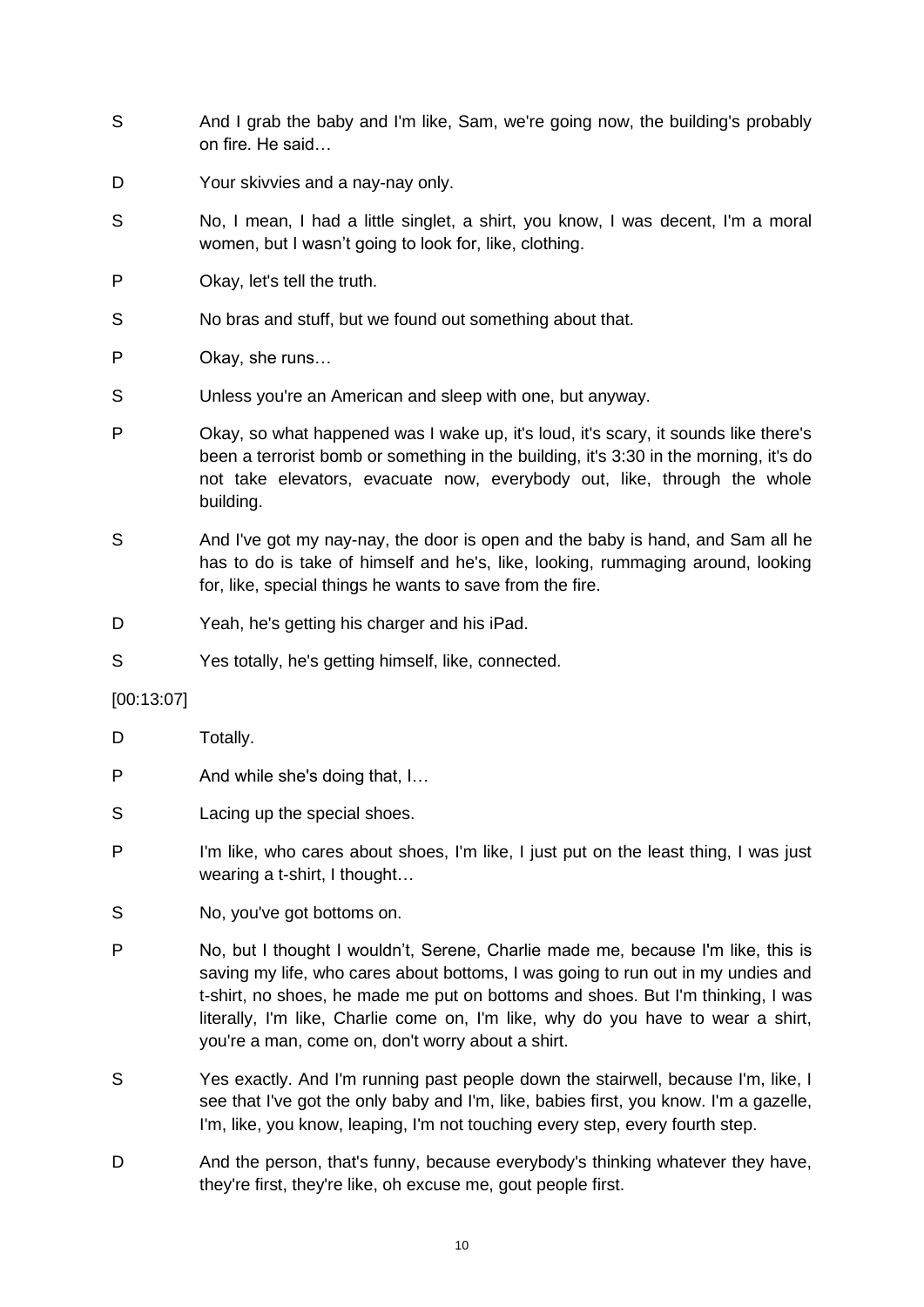## [00:13:58]

- S No, I wasn't pushing by the way, but they were...
- P It wasn't like that, okay. So, here's what really happened, I had to wait for my husband to get fully dressed.
- S I don't wait for mine, I say, sorry, the baby, and he understand.
- P Tucked in shirt, I'm like, what, there's been a world-class emergency here, you're tucking in your shirt, he gets out, this would be him, okay, if he was in the 9/11 all would have gone, he's like, no Pearl, let's everyone go in front of us, he's like, no let them go Pearl, I mean, he's a good, I found out how good my man was, okay.
- D For sure, yeah, he'll go down with that ship.
- P He was going to go down, he was willing to go down.
- S Well, I found out how calm my man was, he's, like, Serene, and he gave me a big lecture afterwards. You know it's those that rush, that rush to their doom, you have to be calculated, you have to think where, listen we're in a concrete building, if it was in flames, the flames aren't in our room, we're contained, now you could have opened the door and got the flames gushing into yours and he…
- P But everyone, everyone, it was very congested in the stairwell, okay, but everyone was being very calm. We were the last ones to basically come and I'm like, I hope Serene and Sam are alright, I hope Serene and Sam are alright. Everyone was going very slowly down the stairwell.

[00:15:02]

- P I just wanted to run, like Serene, I'm thinking, man I hope they're out. So, at any moment you think you're going to be stopped, that there's a fire on a level and you're way above it, you know, that's what happened in 9/11. But there was, we got all the way to the bottom. Man, when you saw that door, Serene, did you want to kiss it?
- S Oh, I wanted to kiss it.
- P We got to the bottom, everyone was very calm coming out, I didn't even have my shoes on properly, I saw Serene down the bottom.
- S Bare feet with my nay-nay, bare feet with nay-nay, but people had glasses on, they looked more put together than at the breakfast table.
- P We checked, all the ladies were wearing bras, Serene and I were the only ones without the bras.
- D But you guys are like foreigners though.
- P But we were like, why put it on when you might be dying here.
- S Yeah, people looked like they put their contacts and all kinds of things.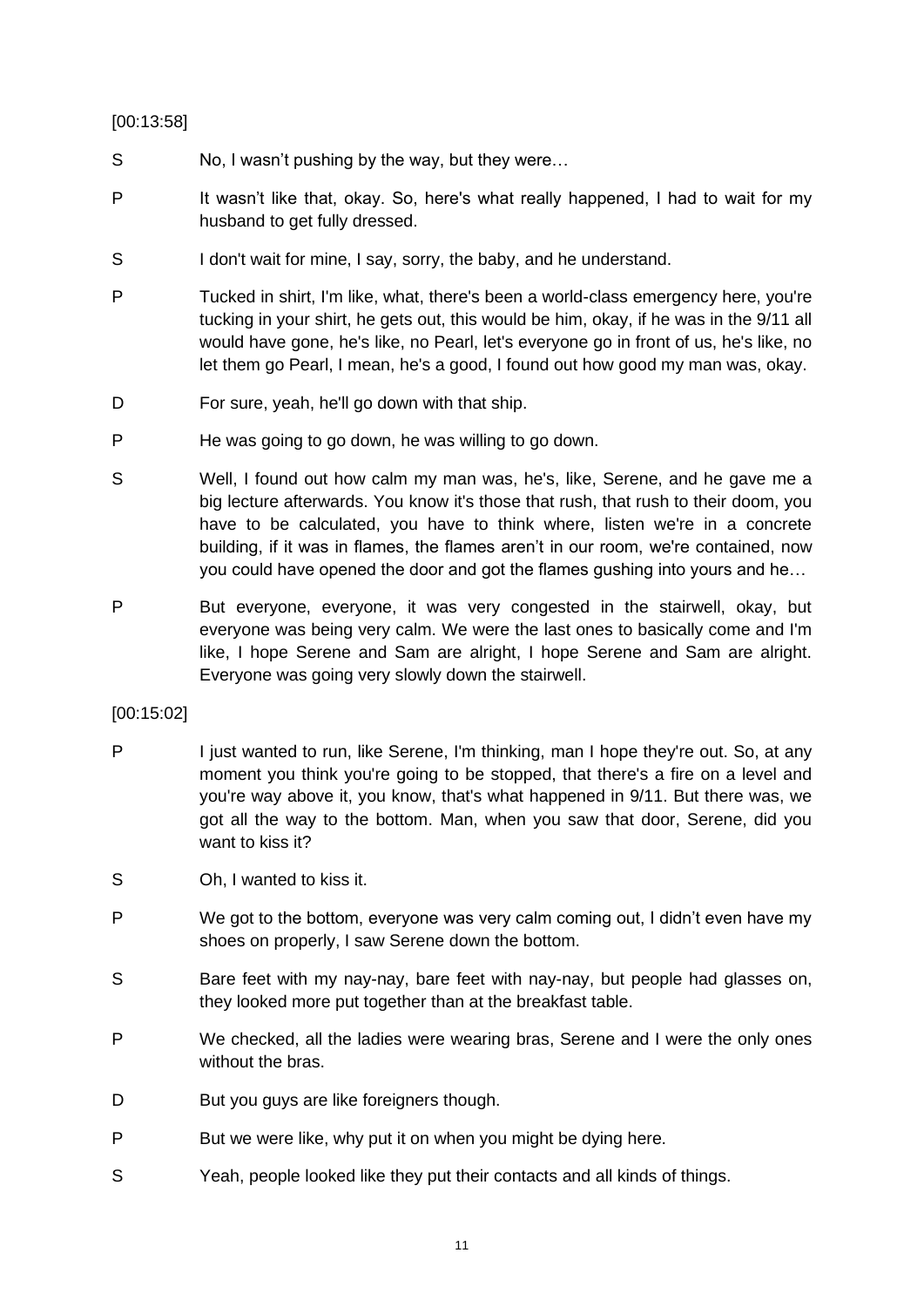## [00:15:50]

- D Got their makeup on.
- P Everyone was being very orderly. And then so we got down and we realized, so all the fire engines came and then we realized it was, I don't know, some light was flashing in a room, it was…
- D Someone pulled the fire alarm maybe?
- P Something like that. So, we all filed back in, it was fine, but I've never experienced such a thing.
- S I tried to get to the bottom of it, I did, the next morning I'm like, so tell me the deets, like, so really what went on, oh no just a false alarm, and I'm, like, yeah, but what kind of false alarm, you know.
- P They were hush-hush.
- S We went out for breakfast, we came back quite, like, early noon, you know, we'd spent a few hours just relaxing. And, again, fire engines and everyone was evacuated, at the same building. We were freaking out. But then we went on the tour, we'd just come from a tour, that's where we were, a Duck tour right, and…

## [00:16:40]

- P Have you ever been on a Duck tour, they tell you the history of the town, it's great?
- S Dugan was our dock tour guide and Dugan said that this, this...
- P And you've really got to know what Dugan looks like too, because his name is Dugan and he looked like Dugan.
- D Does he look Crocodile Dundee?
- P Dugan the duck.
- D That's what I'm picturing.
- S No, he was more like half Irish Jewish looking, very intelligent...
- P He was great.
- S Great man. But he said that the town had been four times burn to the ground. So, I think it's PTSD, that's what I think it is.
- D These people are scarred.
- P And we, we asked the lady at the breakfast, we said does that happen a lot, she said I've only seen the fire engines there a couple of time in the last couple of weeks.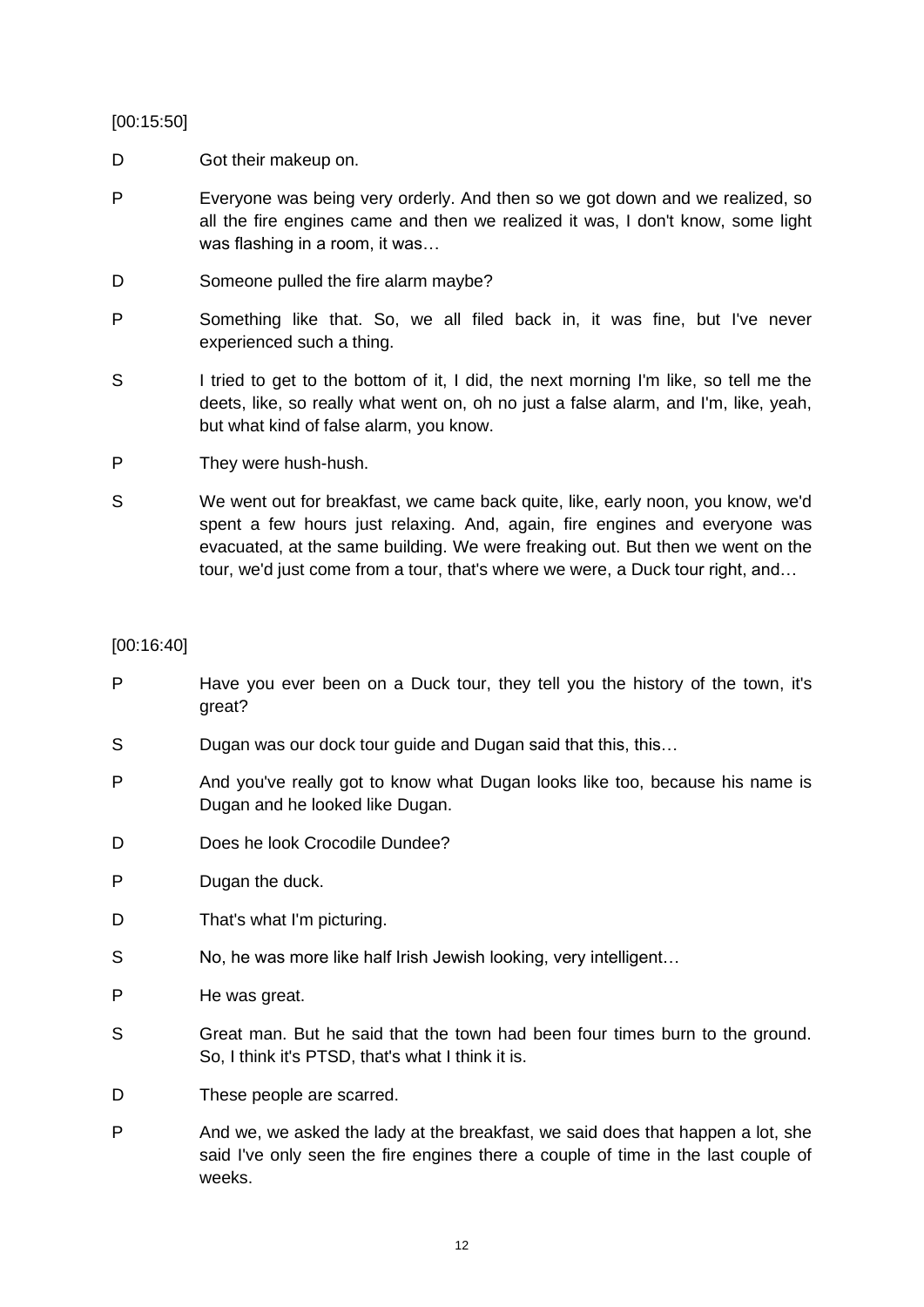[00:17:18]

- D Only a couple?
- P Yeah, we were like, oh, because they've been there twice in the last 12 hours.
- P Hey, you're listening to the PODdy with Serene and Pearl and I'm Pearl, and who are you?
- S I'm Serene.
- P We're so happy to talk about Butcher Box again, you know, partners in the food world have to be like minded and Butcher Box, they get what you care about and what Serene and I care about, which is quality, which is where are you getting your meats from, which is I don't want to feed my family junk. Butcher Box gets this and their meat tastes amazing.
- S There's nothing like the taste of really high-quality meat, it really does taste and make your meals that much more yummy.
- P Let me talk about the chicken for a minute, because the chicken from Butcher Box, it is free range, these chickens are running around doing what chickens should do, and that matters. The farmers care about what their chickens are doing, and that matters.

[00:18:24]

- P And you can tell in the taste. I love that the chicken is all separate and so you can take just as much or as little as you need and you can create a meal for just yourself or for your whole family. Anti-biotic hormone free, this stuff is incredible. So, this month Butcher Box is offering free bacon for life. Sign up now and you'll get one package of the best tasting bacon free in every box for the life of your subscription. People that's for the life of your subscription.
- S Free bacon?
- P Yeah-yeah-yeah, people can get free bacon.
- S Yeah, it's like Christmas.
- P Butcher Box bacon is uncured, it's nitrate and sugar free, you get that, most other bacon it has some of that trace sugar in there. Right now new members will get a package of bacon for free in every box for the life of your subscription.

Plus you get \$20 off your first box. To receive this \$20 off your first box, and a package of free bacon in every box for the life of your subscription, go to ButcherBox.com/trimhealthy or enter in trimhealthy at the checkout, go now, this is a limited time offer guys and it's for you guys, you Trim Healthy mamas.

[00:19:38]

S This is the PODdy with Serene...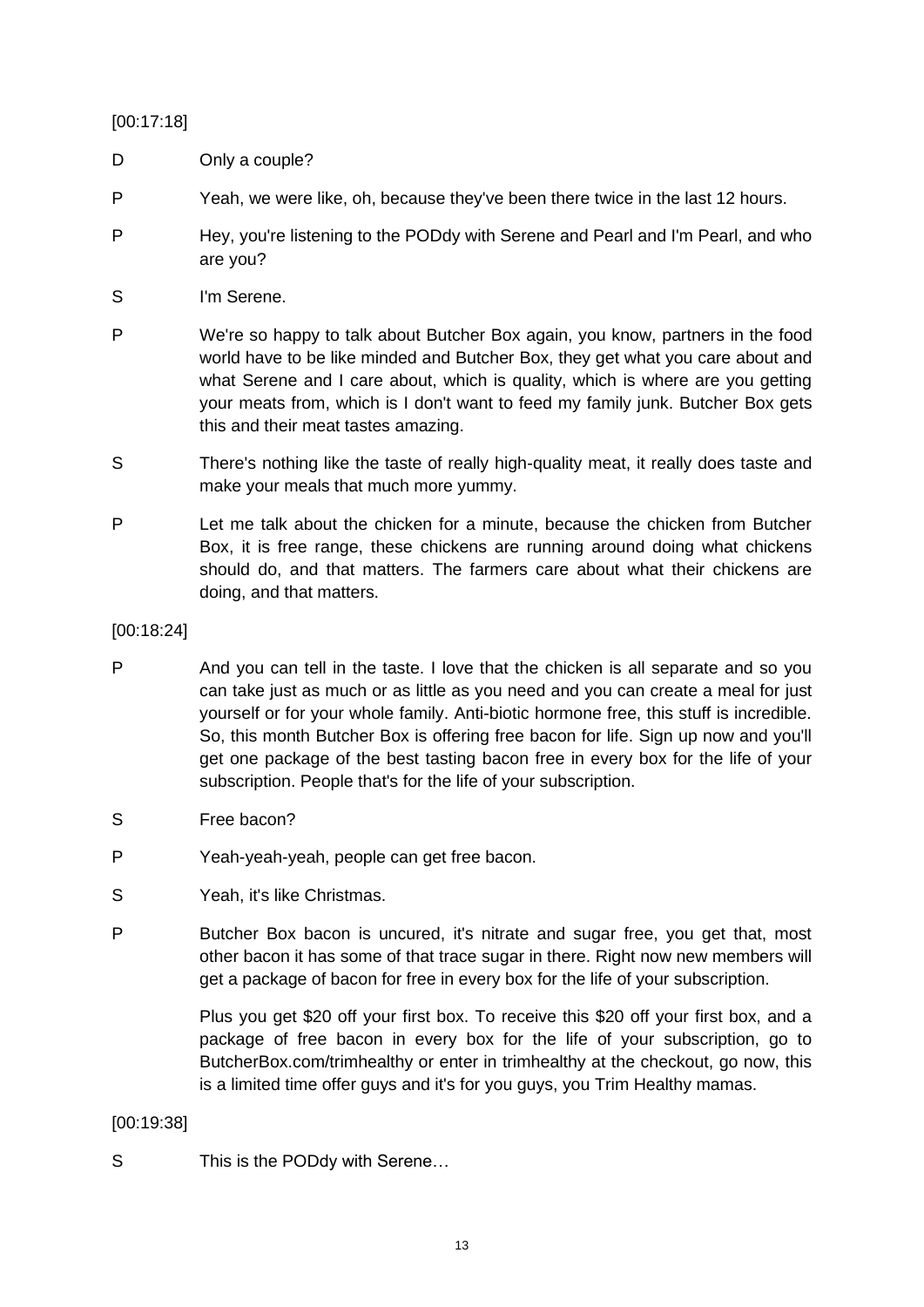- P And Pearl.
- S Get it right, it's P- O- D- D-Y.
- S So, this was not really, kind of, how we imagined our holiday to be, you know, we were, couldn't pee with Charlie Straight-Pants, running up and down ravines, getting scratched up and losing our first-class seat and losing our… You know, and then just having to be woken up at 03:30 in the morning. It was all fun adventures, but…
- P And two evacuations from the hotel, and then we realized, we thought we'd come to this little town, we had this vision for our weekend, it would be something completely different, okay. So, we thought it would be this cute little quaint town and then we kept seeing all these very progressive people, very millennial, to the max.
- D I'm not millennial.
- P They didn't have children, they had dogs, and they were tattooed, they were very, sort of, hip. I'm like, what are all these people doing in Portland, Maine, I mean, this is supposed to be the quaint little fishing town, right.
- D They think they're in Portland, Oregon?
- S Portland, Oregon was like the Bible Belt compared to this town, it felt like.

[00:20:42]

- P They had nothing on this. And then we discovered, we heard this is the foodie town actually of the USA, people come all around here for the restaurants.
- S San Francisco is beneath it, it's second, second to Portland, Maine.
- P So, we thought…
- D I was like, no.
- P So, hold on, this was incredible.
- D I thought you meant geography.
- S No, like, as far as a foodie, foodie town.
- P Let's come back to the foodie town, we took another tour to go whale watching, okay, so then we'll get to the foodie town.
- S Oh, Pearl's like, oh whale watching, unbelievable. It was 42 bucks a ticket and they were charging for our babies and I'm like, she's going to be on the ERGO, just charge me as one big person.
- P I said, Serene, it doesn't matter, pay it, I said.

[00:21:20]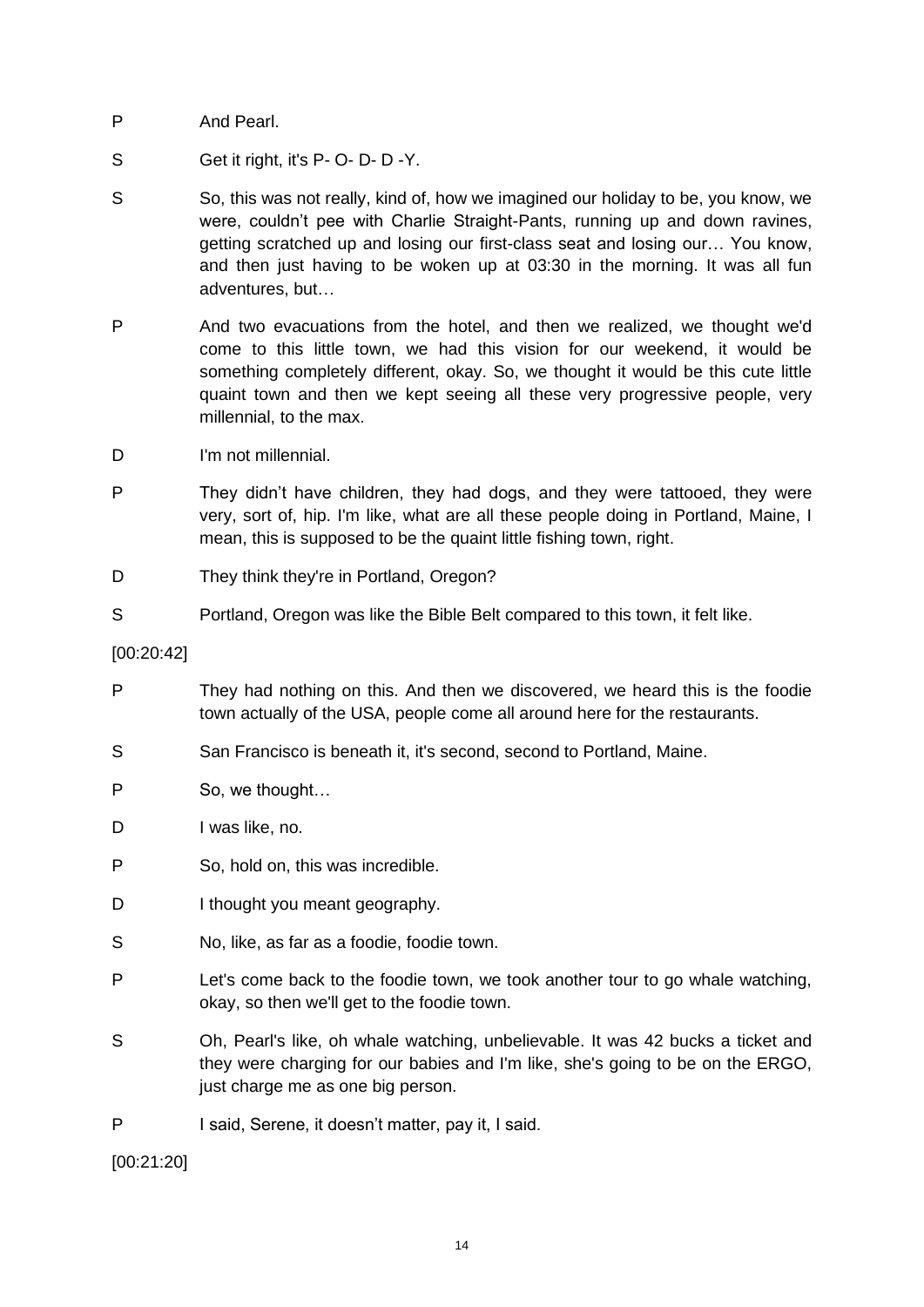- D Weight wise you guys are still under.
- S I'm just like, like just why, she's going to be sleeping under the nay-nay, why are you going to charge her 42 bucks.
- D She's blind.
- P Let me tell you about this, because Charlie and I have been on two whalewatching tours before. Hey tell your own jokes on your own time.
- D I'm sorry.
- P I've got to tell the story.
- D Go ahead.
- P We've been on two whale-watching tours and they were the best events of our life, okay, they are just fantastic, exhilarating, it's life changing to be…
- D Do they leap, do they...?
- P Yes, all around you, you see whales and that was my experience and it was just incredible.
- S Pearl was so excited, she could hardly eat lunch, because we were going straight after lunch

[00:21:56]

- P I couldn't, I'm like, I'm taking Serene on a whale-watching tour her life will be ever changed.
- D You know they feed those whales when nobody's around.
- P No-no, they don't Danny, if you ever go on one you will just, your life will be changed too. So, I'm like, Serene, no matters what it takes, you're paying for this, we didn't pay for that one for them, we made them pay their own.
- D Yeah, there's, there's limits.
- P Yeah, there's limits, and so we get on this, hmmm interesting, smaller boat than I'm used to on Pearl and Charlie's whale-watching tours, we start going out and we keep going out and I'm like, usually within half an hour you start to see the whales and they're all around you, but we keep going for two hours.
- S Two hours out she says, now I want you to know the whales are not in our habitat, this is out in theirs, so that means they may choose not to show themselves.
- D She's starting to backtrack.

[00:22:46]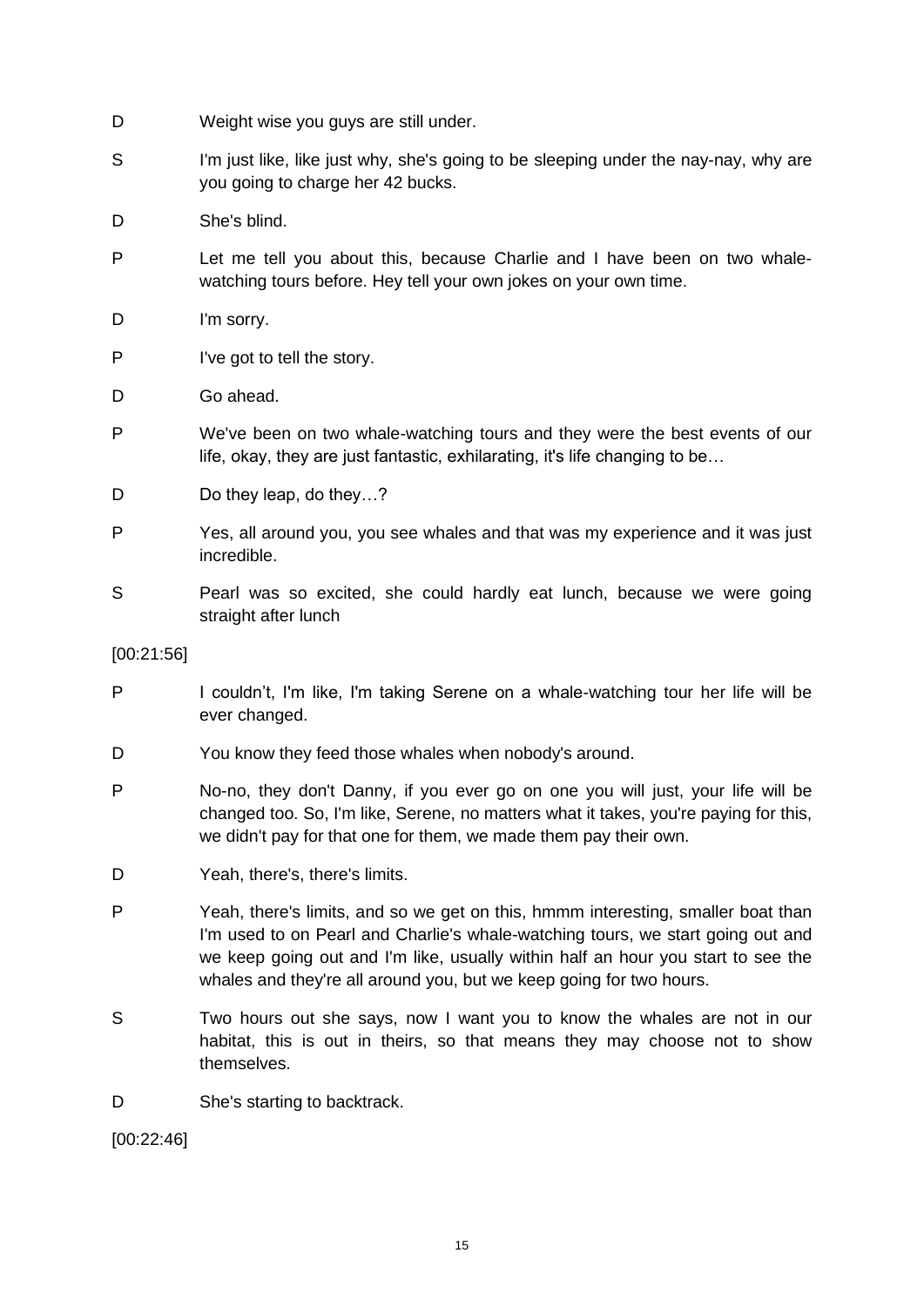- P That's what she said at two hours out. Now, this boat is not a normal one that goes up and down and you can't walk on it and you feel very seasick.
- S And there was a couple who had spent the 42 bucks for their little 18-month old twins it looked like and these, these were rambunctious testosterone 18-month old twin boys and they wanted to die the whole time, they were trying to throw themselves off this boat.
- P Those two parents…
- S They were just stressed the whole time.
- P Brought their kids to see whales, well two hours in nary a whale.
- D No way.
- P Not a little even sighting, not even, like nothing and I'm thinking hold on…
- S And Sam's sick at this point, he's fully sick.
- P I'm sick.
- D Oh yeah, no I get sick on those little boats.
- P And I'm like, hold on, this whole trip is not turning out like it's supposed to be.

## [00:23:30]

- S And then the lady's like... And we're, like, what and we all run to the sides to look out, and she goes look at the, it was some kind of a sparrow, it looked like the size a sparrow, flitting above the water, and she went on for an hour about the, just the special features of the bird.
- P I don't care about your birds, I want your whales. I'm like, Serene, I promise you on our other whale tours there were whales. We went home, not a whale to be seen.
- S No, but once you got three hours out, you knew you had to go three hours back.
- P It was terrible. Okay, so we got...
- D Did you get a refund?
- P We got back, no, no refund, but they give this ticket that says if you ever come back you get to go for free.
- D Nobody's coming back. You're going to put that in your special file at home that lasts years and years in case you ever go back to one remote…
- S And Pearl, Pearl was hungry.

[00:24:15]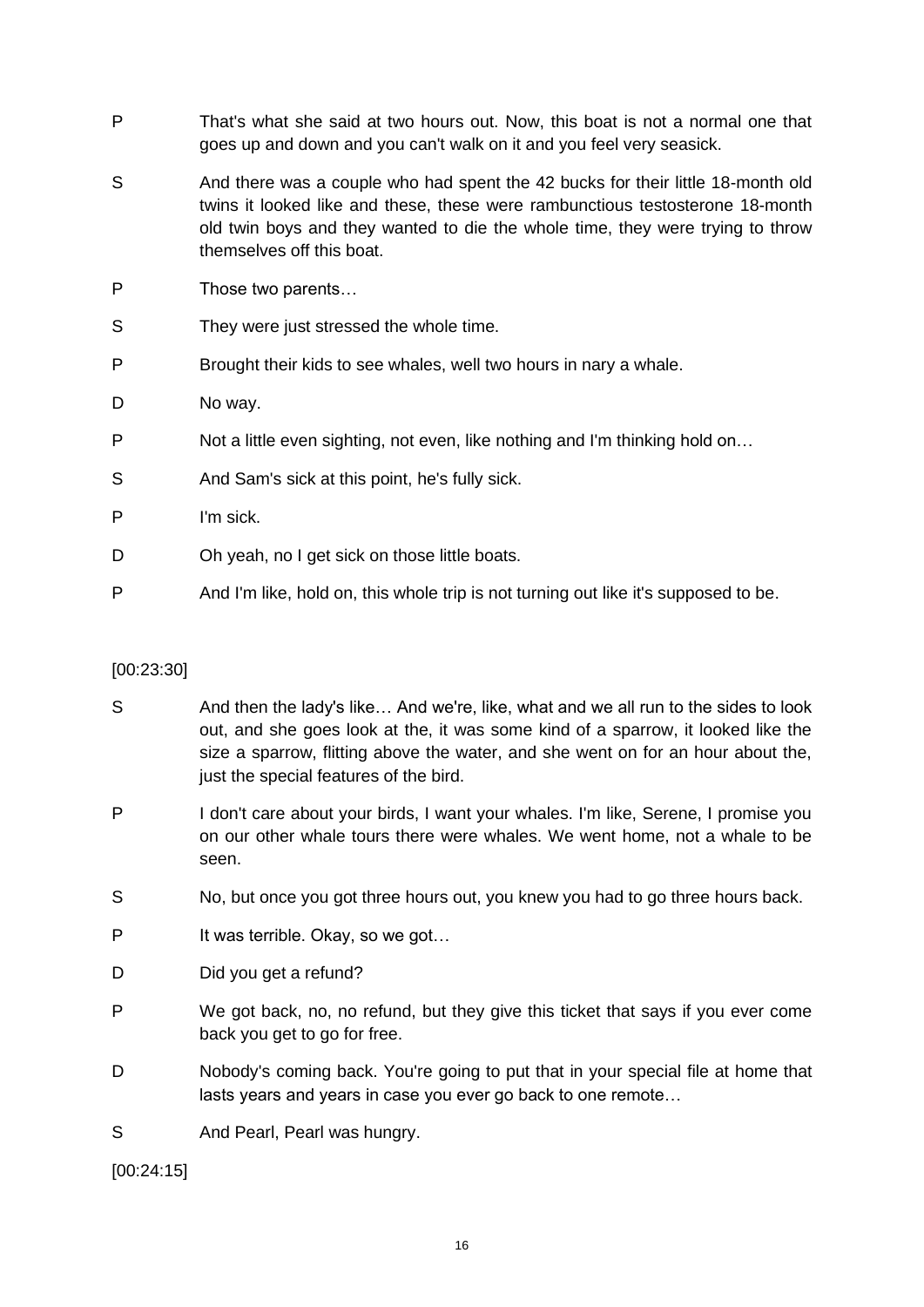| P          | I was hungry, but then I was sick at the same time, so then we, okay so this is<br>the whole thing how it didn't turn out how we thought, but hold on, there's an<br>ending. We thought let's, now we're hungry, let's go and try and find a restaurant,<br>we quickly go up to our motel room to freshen up for five minutes, come back<br>down, well it starts to pour, pour with rain. |
|------------|-------------------------------------------------------------------------------------------------------------------------------------------------------------------------------------------------------------------------------------------------------------------------------------------------------------------------------------------------------------------------------------------|
| S          | Yes, the baby is drenched, Pearl had her fringe perfectly straightened with, like,<br>one of the little straighteners she uses once or twice a year, it was, like, the big<br>night, we're going out.                                                                                                                                                                                     |
| Ρ          | I looked stellar when I come out.                                                                                                                                                                                                                                                                                                                                                         |
| S          | She did.                                                                                                                                                                                                                                                                                                                                                                                  |
| D          | I remember the cruise, yeah.                                                                                                                                                                                                                                                                                                                                                              |
| S          | Well, I'll tell you what, she was a bedraggled rat in 10 seconds.                                                                                                                                                                                                                                                                                                                         |
| P          | We walked around for two                                                                                                                                                                                                                                                                                                                                                                  |
| S          | Mascara is running down our cheeks, okay, we looked like                                                                                                                                                                                                                                                                                                                                  |
| Ρ          | How many hours did we walk around trying to find a restaurant, because?                                                                                                                                                                                                                                                                                                                   |
| S          | Three.                                                                                                                                                                                                                                                                                                                                                                                    |
| P          | Three hours, because we didn't realize it was foodie capital of the USA.                                                                                                                                                                                                                                                                                                                  |
| [00:25:01] |                                                                                                                                                                                                                                                                                                                                                                                           |
| S          | You have to put your reservation in as soon as you wake up in the morning.                                                                                                                                                                                                                                                                                                                |
| D          | Oh yeah.                                                                                                                                                                                                                                                                                                                                                                                  |
| Ρ          | Yeah and even then you might not get it. I'm talking, we discovered, we had<br>discovered a gold mine of places to eat.                                                                                                                                                                                                                                                                   |
| S          | There were no chains, every little, right next to each other for just miles are little<br>holes in the walls with, like, seven tables.                                                                                                                                                                                                                                                    |
| Ρ          | And it's all farm to table foraged.                                                                                                                                                                                                                                                                                                                                                       |
| S          | And each chef is a mad scientist, it's passion, it's art, it's love. And we're like,<br>when we finally found a place.                                                                                                                                                                                                                                                                    |
| Ρ          | Three hours later.                                                                                                                                                                                                                                                                                                                                                                        |
| D          | In Portland, Maine?                                                                                                                                                                                                                                                                                                                                                                       |
|            |                                                                                                                                                                                                                                                                                                                                                                                           |

S Yes, we were like, do you mind if you just, like, remove this and add something else, because that's what we're used to, creating it ourselves, sorry the chef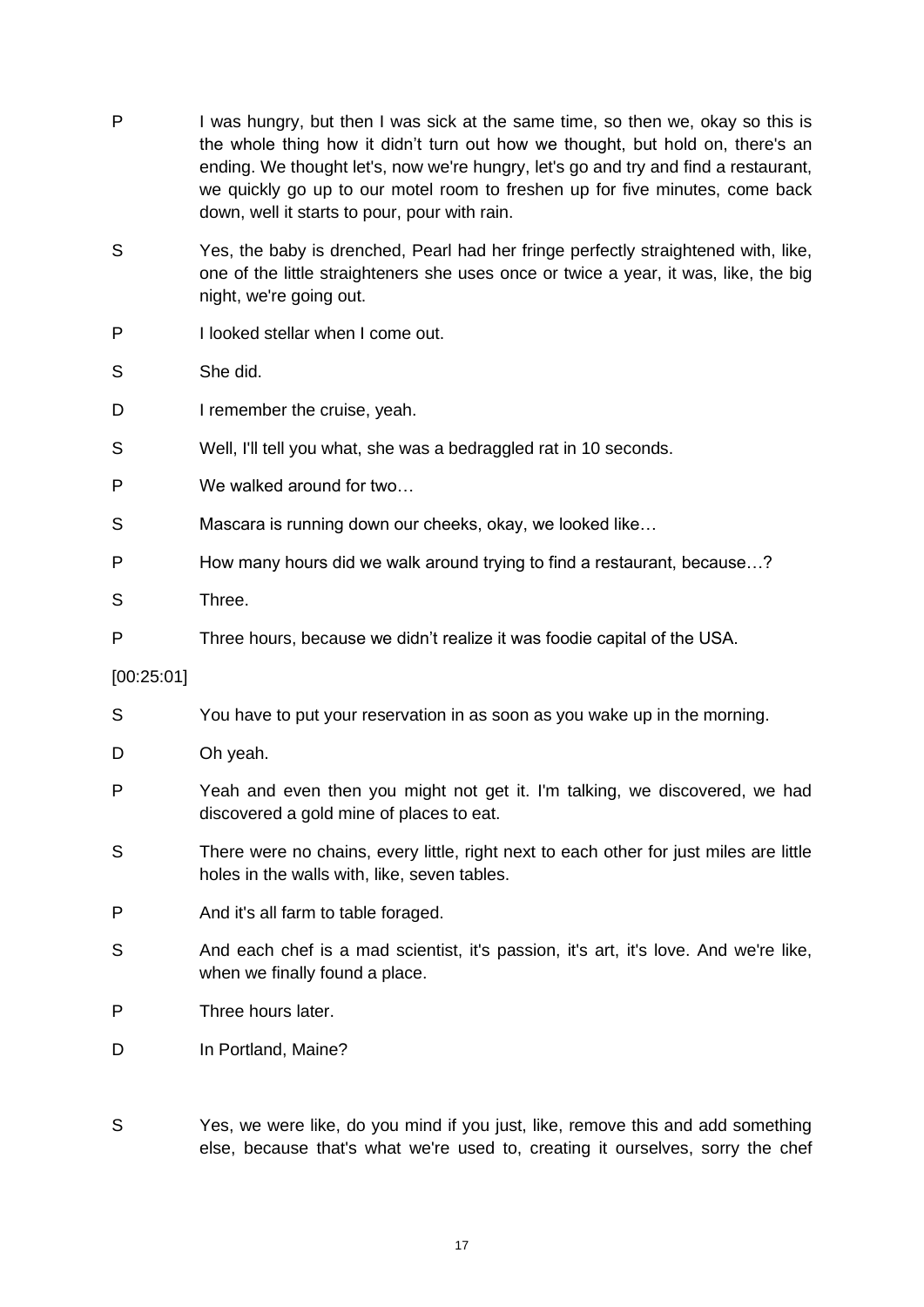does not accept alterations. It was like, you take or you leave it or go somewhere else, take my art or it'll be off with your head.

[00:25:44]

- P So, we were, we at, okay so we ate totally drenched, wet, hair clinging, all our outfits were wet from walking around, but we were starving and there's no place else, because this is foodie capital of the USA.
- S I was just so determined, the baby was drenched, and he said sorry ma'am we're full, I picked up the stroller, it's one of these, like, little strollers that are fantastic, if you ever want to buy a great stroller, we call it the Chinese stroller because we took it to China, it goes down the aisles of an airplane, you can put it overhead in the compartment in the airplane, it fits my four-year old, but it fits my baby.
- P What's it called if people want to buy it?
- S Yo-Yo, a Baby Yo-Yo, it's amazing. But anyway, I picked up my Baby Yo-Yo and I was forcing it through the door and they were trying to push me out, ma'am we're full, and I'm acting like I don't hear.
- P At that point she was so tired of being said no, she wouldn't listen. I'm like, Serene, they said no, she kept pushing her way in, like, she was so done, she wanted to get out of the rain.
- S I'm like, just let me sit in your toilet.
- P And she got in there and she was dripping all over and I'm like, Serene, come back out, lovey, come back out, into the rain.

## [00:26:51]

- D You should use your accent to your advantage, you don't speak English.
- S And other people that were out there walking, at least they had umbrellas.
- P We didn't.
- S We didn't.
- P Anyway, so this trip is not going anyway the way we thought, but then we get into this restaurant, all bedraggled and wet, and it was fantastic food.
- S And all we'd done that day was sail on the no-whale ship and walked in the rain.
- P That's all we'd done.
- S And all we did the day before was hold our pee and this place.
- P Okay, so then we, but we had a good time at that restaurant and then the next day we though, this is the place, all we care about now is eating this foraged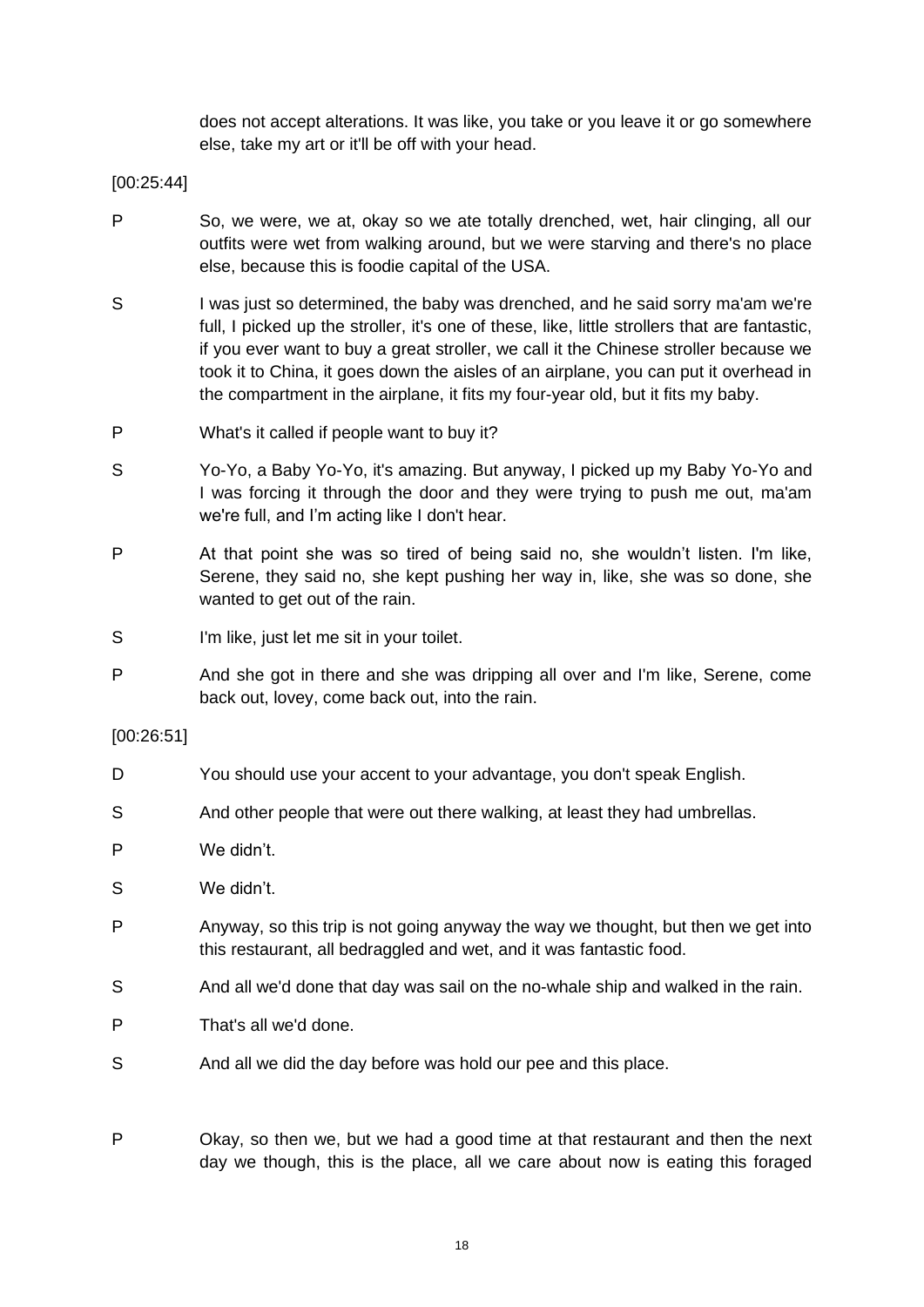food from the woods and the hills around Maine and oh my goodness and the raw honey and everything from the local beehivers, this is just incredible.

[00:27:33]

- P So, we go, we decide to find a breakfast place, same thing, hours, it was, like, one o'clock before we got to eat breakfast, because you've got to reserve that too. So, in the end we just, like, laughed all about and we got, we finally got a reservation for that next night, we had the most brilliant time, probably best meal of our lives.
- S Yes and everything was in French, it's like you could have a filet gastrique, it sound like gastric bypasses full of, like, poison, the way that everything was described was so just…
- D French.
- S It was just so...
- P For everything, I mean, it's just like, you know, you don't have butter, you have duck fat and you have just, everything was just, it was pretty incredible though. And all the breads, Serene was in bread heaven, because it was all ancient sourdough and fire-kilned.
- S Oh, and we did order wine, we're not winos, but it was a special celebration, so we ordered this wine and the lady removed the cork like it was heart surgery and she said, and she looked like she was looking under this microscope into the bottle, and she's, like, ooh I see, I see a little bit of a cork sediment and she said, ooh we'll have to strain it. And she spent 20 minutes, like, straining it for something that nobody could even detect in their palate.

[00:28:50]

- P Anyway, after all that we had a brilliant time and you know what we said to ourselves, Serene, you know what sometimes life takes you, and life happens and it's harder, but it's way better than what you envisioned.
- S Right.
- P And we're like, there is an absolute lesson here for a Trim Healthy Mama. Like, okay so maybe you start and your goal is I'm going to drop 30 pounds and I'm going to do it with this plan. And maybe that totally doesn't happen in your timing. Or maybe you, you know, you drop 10 and then you stall or something happens in your life and it's not going exactly the way that you want.
- S So, you missed the plane basically, but hey, you might get on a better plane. And maybe all your friends dropped such and such in the first month, maybe they're all in the restaurant and you're trying to jam your way in and you just don't want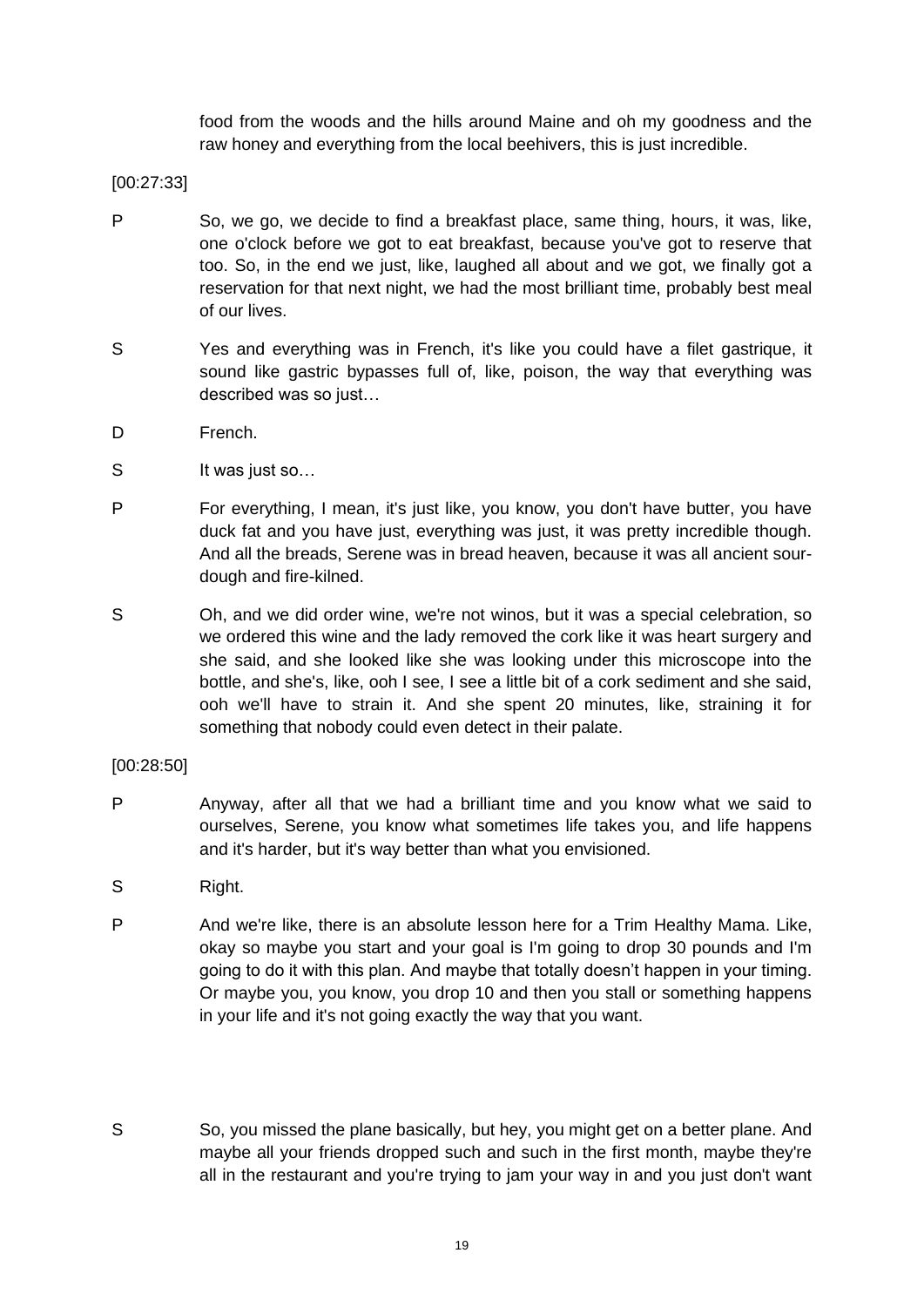to listen to, like, hey listen to your body, it will happen for you in time. You're like, no I'm not listening, get me in, let me come and be with you.

- P Yeah.
- S No, but maybe there's something better down the road.

[00:29:46]

- P Or you're on the whale-watching tour and you're just not seeing any whales.
- S You're on the scale and you're seeing nothing.
- P But then on the third day we were like, is this not the best weekend we could have ever hoped for.
- S We were trying to remember all of our other holidays in life and we couldn't think of any that were as remarkable.
- P And why, because, because it all turned, it didn't go the way we wanted and it took us on a special trip of our own and we had to go through hardships, but it was so much the better for it and we could laugh about it and we could learn from them.
- S We learned who was going to die in a fire and who wasn't, we just realized, you know.
- P We learned the caliber of our husbands. I learned that my husband will put everybody before him and maybe even before me.
- S Yes and I love that my husband was MacGyver, right, he was, like, thinking it all through, he was probably, like getting all those cords for his phone so that he could, like, use them for special contraptions to save us if we were stuck in a building, like in a room somehow.
- P But anyway, and we learned some other things…

[00:30:45]

- S We could probably, what do you do when you go out of a window and you…
- D You par-kour out.
- S You par-kour out and you do that, what do you do, you glide down on his, like, Apple cord.
- P But all that is to say, let's just say you're a Trim Healthy Mama, my hope for you with this is that you don't just lose 30 pounds, my hope for you is that your journey teaches you so much more. It teaches you about a love for healthy foods and that these foods that weren't part of your life before, because you hadn't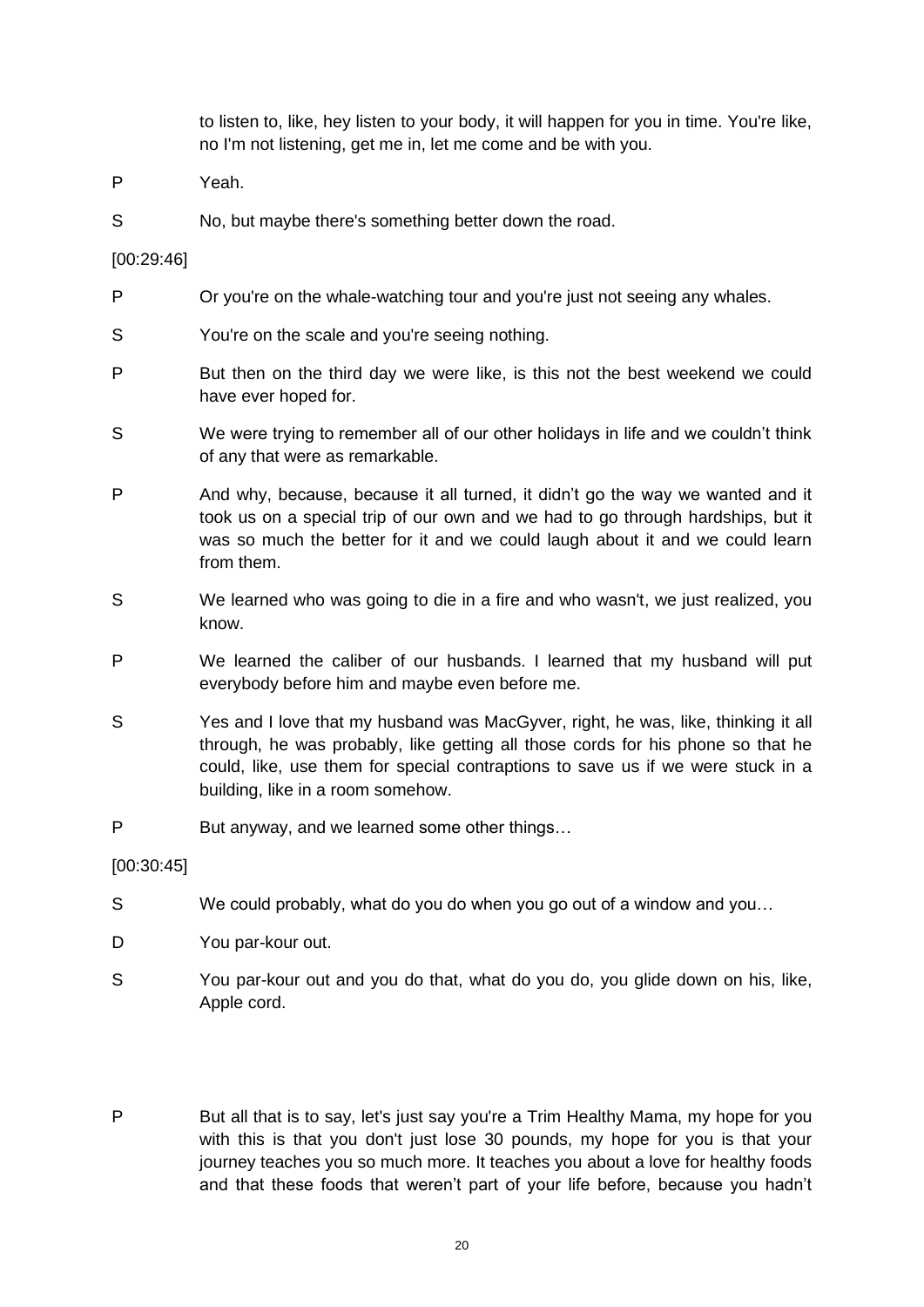experienced them. And at first you're, like, I'm going to have to eat these to lose weight, and now, like, I delight in these and these are healthy for my body and I'm doing this for my health. And it's a whole different experience.

S And instead of a planned, like this is what it's going to look like journey, better than, that can get, kind of, like, boring because you've already anticipated what's going to happen, adventure, there's nothing like adventure. And so if your journey is taking you off into some, like, side roads that you didn't imagine and you didn't plan, hey more the better, because this is an adventure and this could take you to…

## [00:31:52]

- S We were talking today too about some of our own health journeys, about how, you know, in a perfect world we'd wish those things maybe didn't happen to us health-wise, you know, but if you learn something that's going to actually change your habits, change your whole paradigm and even help you change other people's paradigms, because it's a lesson that you can learn to share even. Wow, how much more amazing is it, just everything, than plodding along perfect.
- P I know.
- D Yeah, you know, I've, this is so, I'm so glad you shared this life story application, just for me, if no one else, because, you know, I'm the Trim Healthy upside-down man, like, I'm not trying to lose weight, like I'm the turtle in weight gain. And so I, sort of, like when I first heard that word, there's these turtles out there, which you refer to as women who…
- S Yeah, we don't want them to call themselves turtles anymore, so don't call yourself a turtle.
- D Oh you don't?
- S Because you're speaking, mate, you're speaking it out, you're, like, telling your body you're a slow loser and you're telling your body that you're a slow gainer.

## [00:32:56]

- D That's a great point, it's like now I'm a turtle, right, ugh, good point, I'm not a turtle. But, you know, those people that used to be called turtles, so I always, like a little light bulb came on for me when I first heard that there was a group of people who feel, whether they are not, they feel like everyone around them is shedding weight while they're not. And I have felt like everyone around me is big and strong looking and I'm not, literally I've got the smallest wrists in the game, people.
- S Hey, go to Italy where you hail from.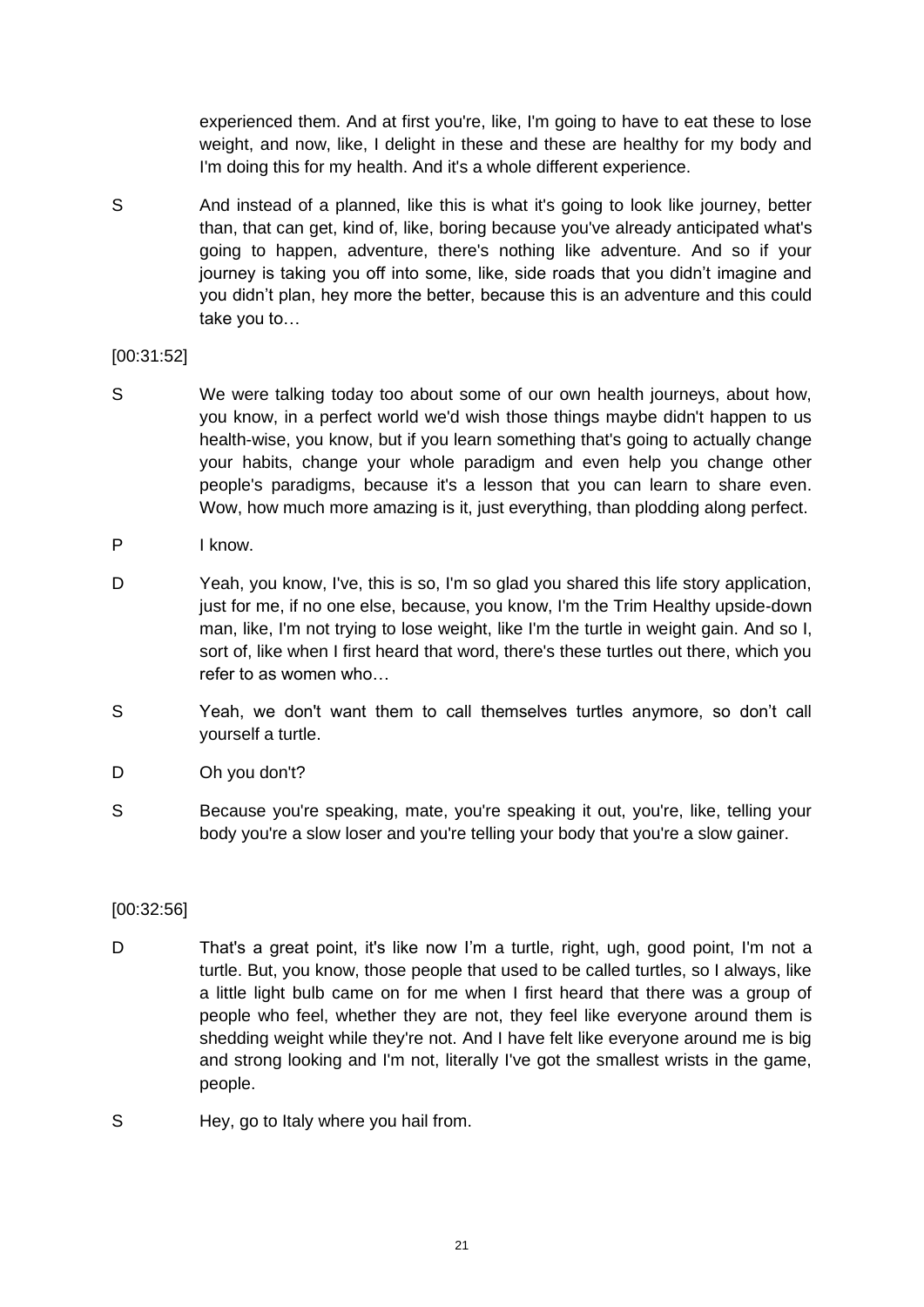- D Yeah and then I'm a big guy. But the thing, you know, literally at Trim Healthy Mama there's not another man with my wrist size, at the gym there's not another man.
- P So, you measure, when you're walking around with men you're always, like, my wrist, their wrist, my wrist, their wrist?
- D I've looked at, yeah so when I'm driving I'm like, oh it's especially skinny.
- P It's wristorexia, but the other way.

## [00:33:44]

- D I guess. So, like, I guess my point is that if I could go to the gym and then a week later I was, my wrists were a good inch bigger and I was like the buff dudes all around me working out, I would have that, but I definitely wouldn't have the gratitude that I have instead of that for the body God gave me. Which was a real shift for me, because I didn't even want gratitude for the body God gave me, you know, I didn't want it, I wanted the body that I pictured, I wanted, I'll say it, Brad Pitt, that would be nice, there's my standard.
- S I've never known what people saw in him, but anyway God created him, so that's great.
- D You don't know what people saw in Brad, like, unhuman...
- P She likes a Marlboro man.
- S Yeah, I only like my Sam.
- D Oh yeah, of course, yeah, so you know what I'm saying, but I think people do that, like they point to a person who is the epitome and they realize that they're not that and so they're forever regretful. And so, like, for me what you're sharing has reminded me to go and once again stand before God and say, where would you have me on this, how would you have me think on this, where I am in my health journey.
- S Yeah, that's so good and, you know, where I'm seeing that, Danny, for you, it was a choice for you to say, look I'm going to look at it the way God wants me to look at it, I'm going to look at it as gratitude, I'm not going to look at it as dissatisfaction.

## [00:35:06]

- S And, Pearl, we saw people that night coming down, they're like now, the night of the evacuation, now I'm not going to get back to sleep.
- P Oh they were mad.
- S The were mad, they woke up mad, they were complaining the next morning to the concierge, they were just mad.
- D I love grumblers, I love listening to them.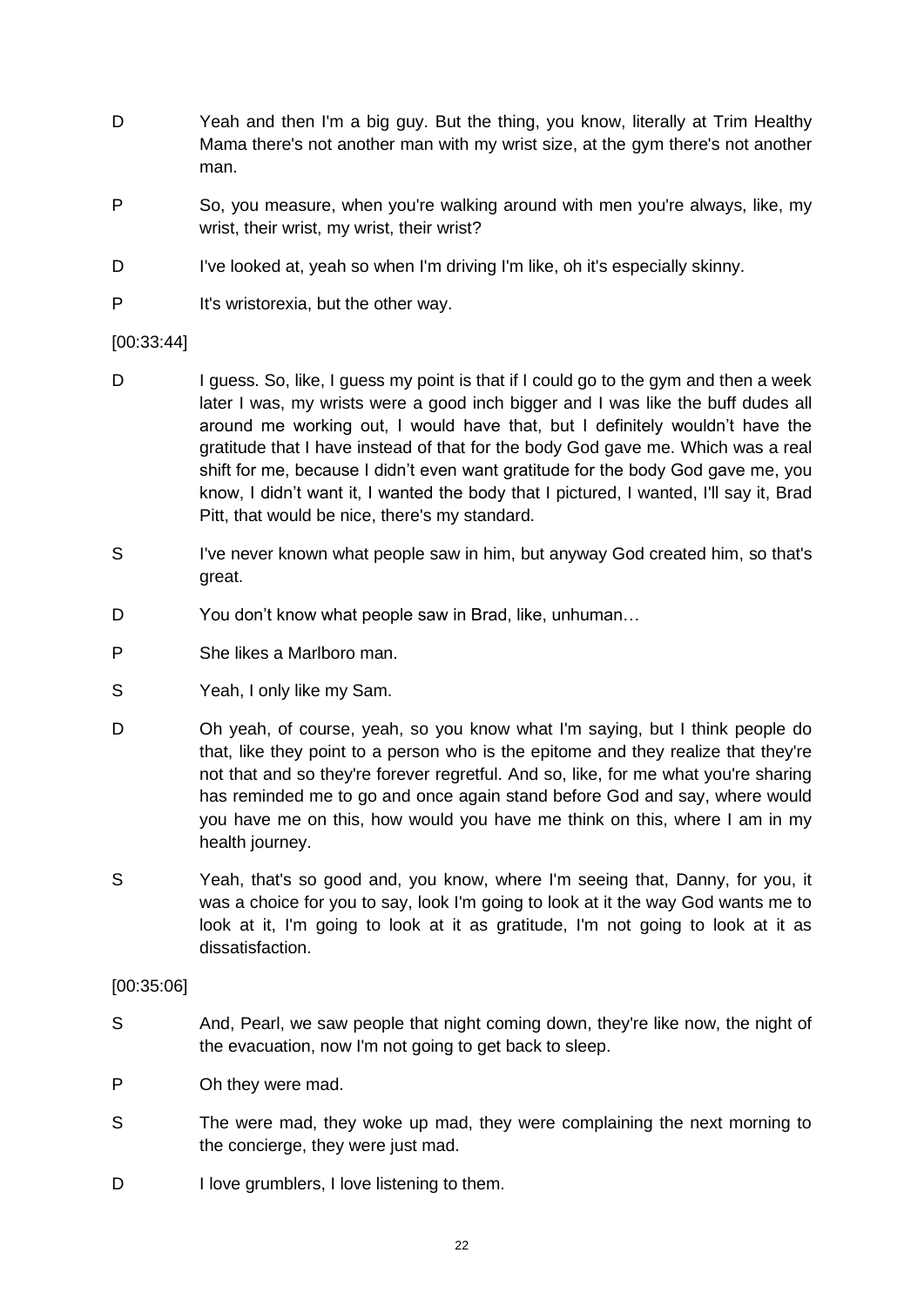- P We were so excited, because we were, like, this is a story we can share with our people.
- S We were like wanting to share it on the PODdy. This is PODdy Fodder, like, straightaway.
- P Serene asked them about it, so come on, give me the goods, you know, give me the stuff, what really happened, you know, and she was like, ma'am, I'm sorry, you know, I know many people are upset, but it was a false alarm. Serene was like, no I'm not upset, I just really want to know, we had fun with it. She's, like, you did, oh that's so sweet, because she'd had so many people complain.

## [00:35:45]

- S But see, that's the choice.
- D It's a choice.
- S You see it's a choice, I think the reason why we enjoyed our trip so much is because we chose to say, hey we're going to let this trip be what it is and celebrate it. So, it's a choice for you, listening today, let your health journey be what it is and celebrate it, don't wish for what you thought it would be and don't wish for somebody else's.
- P Oh that's so true.
- D Yeah and thing about, like, your whole life, like you make up this fake movie, right, you totally, you fabricate it out of thin air or probably out of something you've seen in other movies or some person's life you see on Instagram or Facebook or whatever, just a bunch of pictures, it's a fakery.
- D But you write this whole movie and then as you go through your real life it's not playing out the way that you fakely made up it should. And then you're fussy and how silly…
- D Like, I love, it almost sounds twisted, but I love to listen to the grumblers, like, at a grocery store in America where your two carts are overflowing with food and somehow you're grumbling over some nonsense. Like, and I'm not judging, I have my share of grumbles too, you know, but I try to, like, just to sit there and grumble on another person, you know what I mean, like you can be the nongrumbler.

## [00:37:00]

- P Absolutely.
- D You can just be, like you can reverse, even if you're living in a fantasy, you can make everything positive.
- P That's so true and that's true with the journey too on the health and weight loss, you can be a grumbler or you can overcome it, and say my time is coming, I'm going now, I'm heading there and all the things I'm learning in the process, you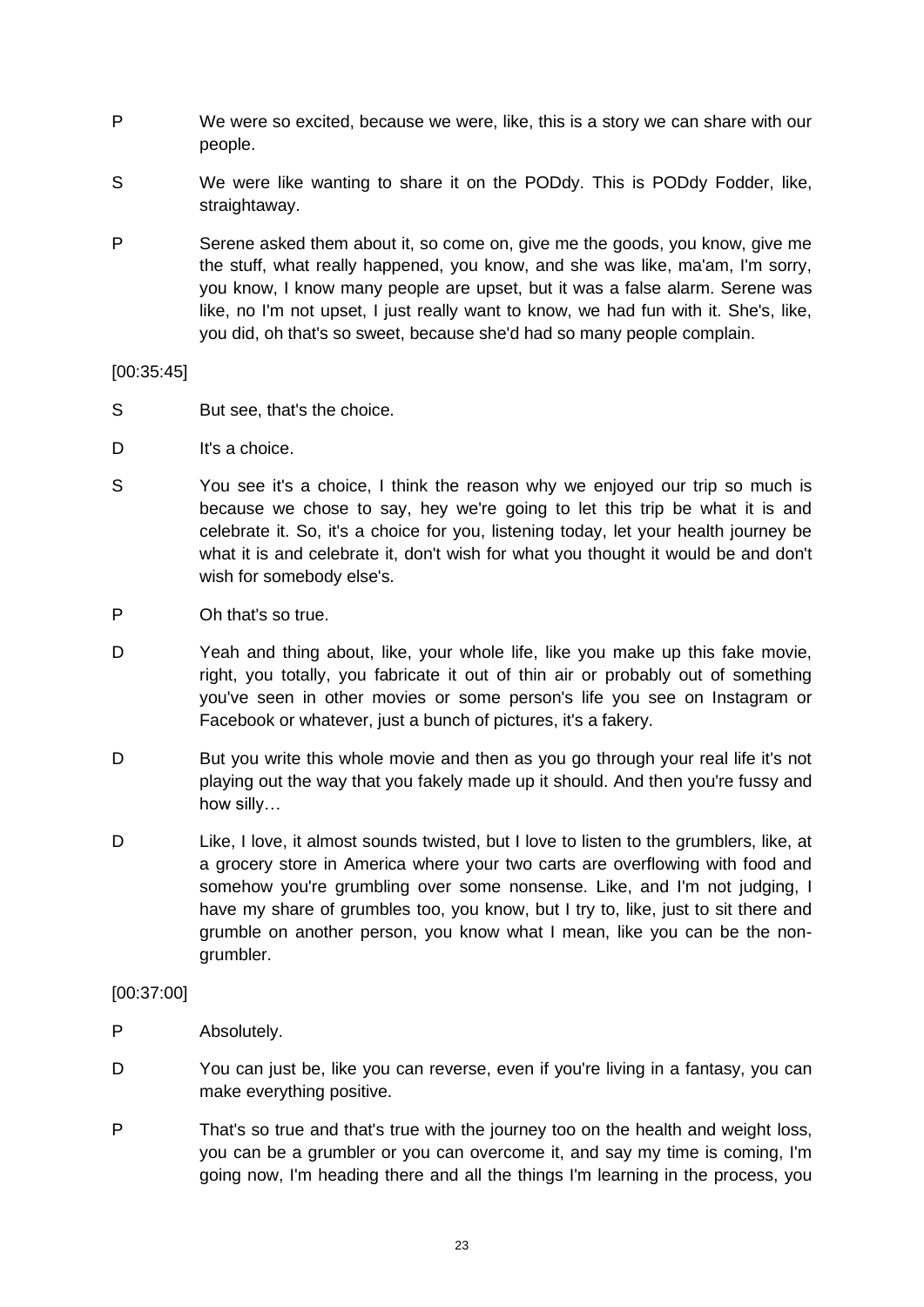know. Or you can choose to say, hey listen I just feel like giving in, because this is just too hard and I'm going to go back to my old ways. But the old ways… You're in a better place right now.

- S If we had got our meal straightaway, it wouldn't be as spectacular.
- P No, it wouldn't have, we wouldn't have appreciated it.
- S No, but because there was this, this almost like climbing Mt. Everest to even get one little morsel of warmth into our tummy, when that morsel came it was spectacular.
- P Oh yeah, we didn't take it for granted.

## [00:37:50]

- P Hey, you're listening to the PODdy with Serene and Pearl and I'm Pearl and who are you?
- S I'm Serene.
- Announcer This episode is brought to you by Bonobos, home of better-fitting menswear and a better way to shop. Hey guys, we've got great news, Bonobos has all the clothes you need to look your best and all the style and prints you could ask for. You can get them in up to a 54 waist and 60 jacket, so you don't have to worry about finding clothes that fit and look as good as they feel.

It doesn't matter who you are, what you're into, what your job is, how old you are, or how many unread emails you've got, Bonobos has something for you. However you fit, Bonobos fits you. Find your fit at a Guideshop location or visit Bonobos.com. With free shipping and free returns in the US, shopping has never been easier. That's B O N O B O S dot com.

- Announcer Trim Healthy Mama Super Food Spotlight.
- P I do want to end with a little Super Food Spotlight today and something that Serene and I found, we found this little, when we couldn't get breakfast one morning we went to this little co-op grocery store.

## [00:39:04]

- S Yes we did.
- P They had the most amazing papayas.
- S I want to talk about papaya.
- P Papaya is one of the super foods of the elite status of the super foods.
- S Yes.
- P Okay, it is a very sweet fruit and yet it's so low glycemic, Serene, it's great. If you don't do well with fruits that spike your blood sugar, please try papaya.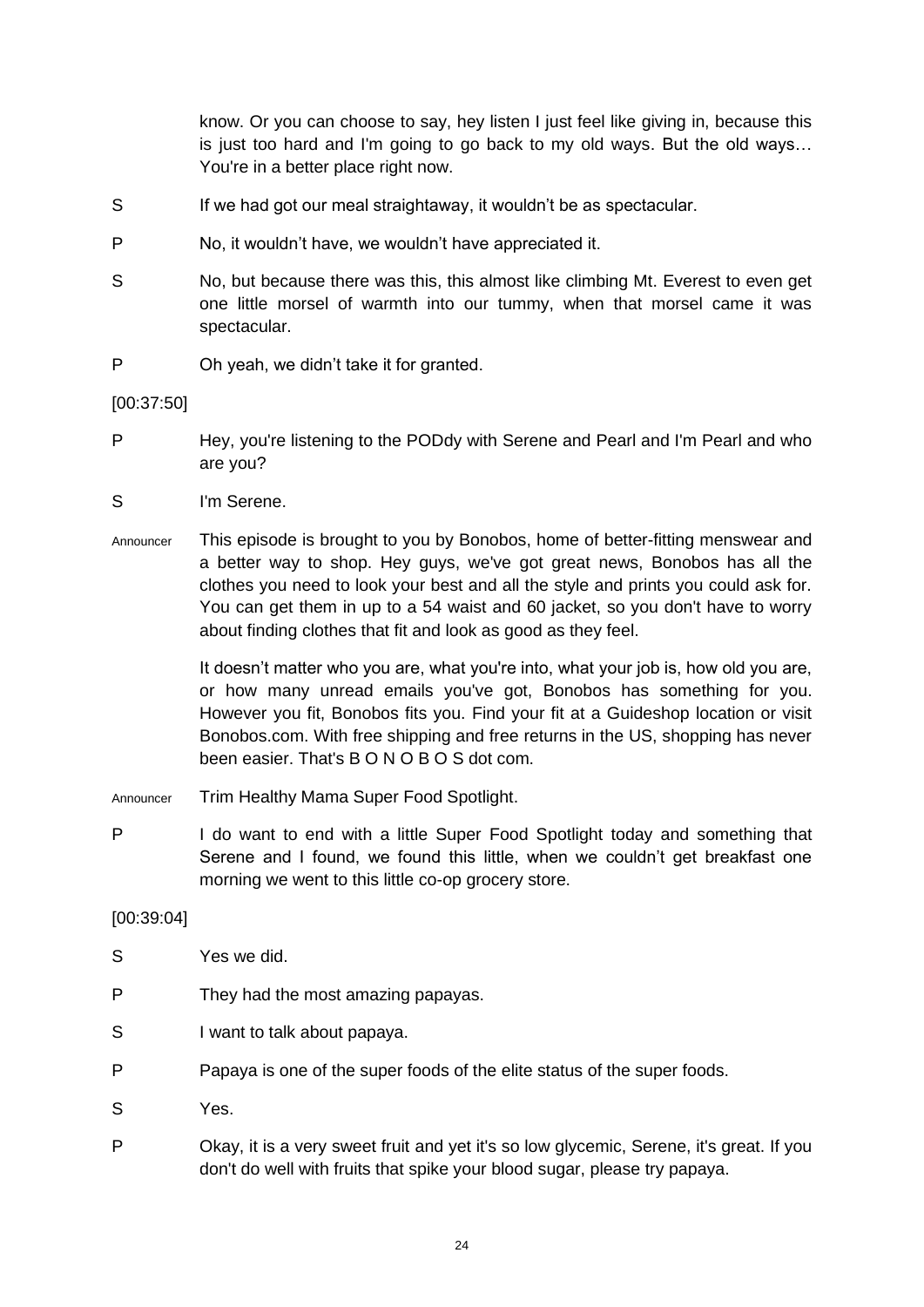- S And you know what's great about the fact that it's so low glycemic, is you can have more.
- P Yeah, more, more, I know. And low in calories, I mean, let's look at regular fruits that are so good for us, like an apple, about 100 calories, I know we don't count calories, but I want to show you something here.
- S Per cup we're talking here, right?
- P Yeah, per cup, well one basic banana is about 100 calories, I mean, per cup papaya is less than half the calories of almost all other fruits, so it's low glycemic and low on calories, so you could really eat a lot. And guess what, it is above all the easiest digested fruit that there is.

[00:40:03]

- S And it's so amazing, because it's not just orange, it's a little red too, the color just speaks vibrant health. All those flavonoids.
- P It's the same thing with sweet potato, Serene, that vibrant color says eat me, because I'm going to help your eyes, I'm going to help your skin, I'm going to stop you aging.
- S Now, you know, I enjoy it, as an E, you know, with some low-fat cottage cheese or some Greek yoghurt or whatever, but you know what, I've been so addicted to them right now and I'm not in any way like in a situation where I have, like, raging blood sugars anyway, so I just tell myself, hey, it's not my normal diet, I'm just going eat a bunch of papaya, just for the fun of it.
- P Yeah, I think sometimes you don't have to be so rulesy that you say I'm always going to have my protein with my fruit, sometimes when a fruit is just that delicious and you just you want to eat so much of it, just eat it the fruit, you're okay.
- S I think it's instinctive and I think it's natural, especially when it's so low glycemic like that, the fiber in it is going to be enough to cut it.

# [00:41:01]

P I know. And if, you know, sometimes I'll just have, like, a full half of a big papaya for my afternoon snack, sure maybe you can have some collagen in your coffee if you want to have that for a snack, whatever. I just think you want to have, rather than don't have it, because you think I don't know what I'm going to have for my protein, let me have something else. No, have your papaya.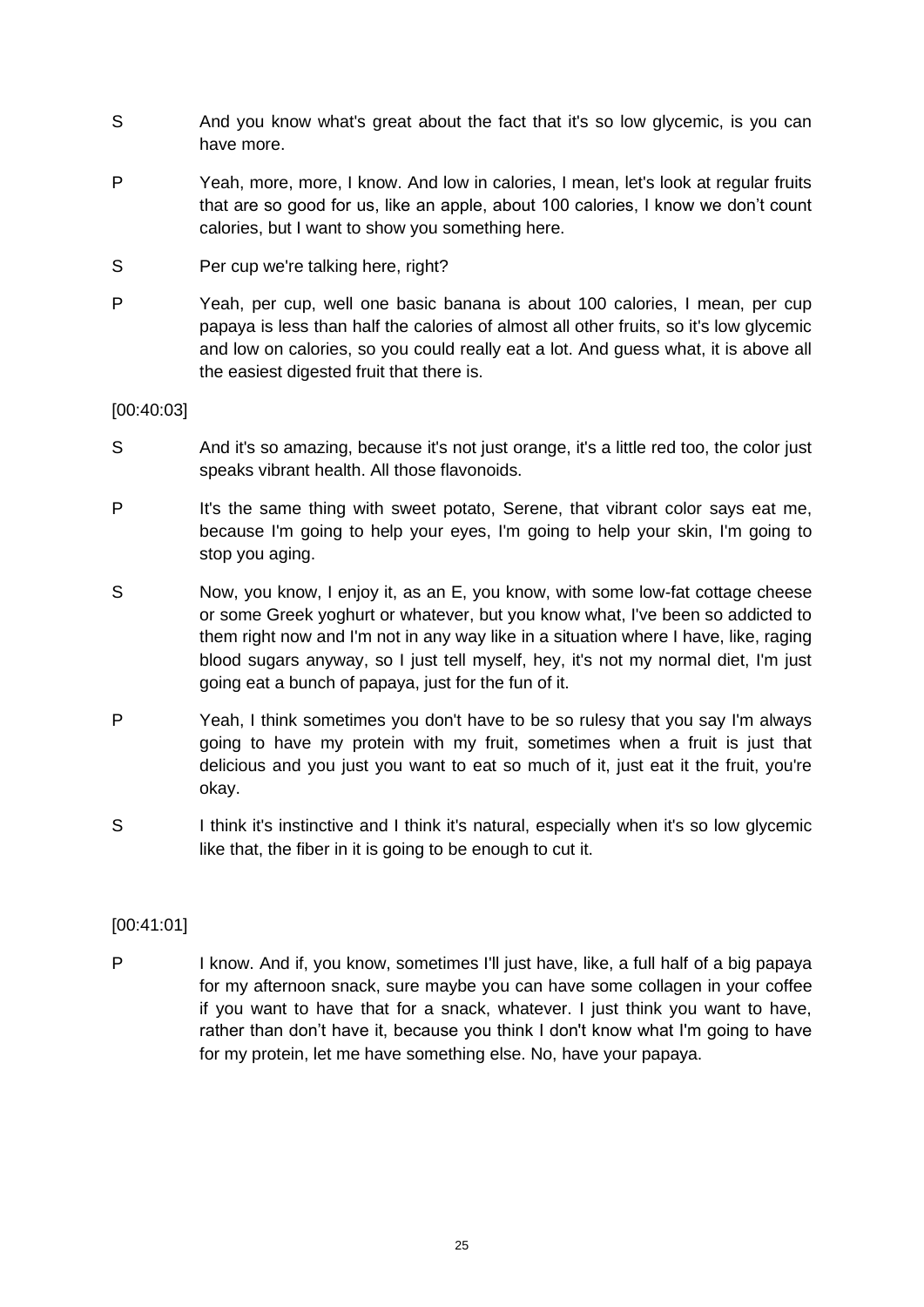- S Yeah and you know what, this is a lifetime approach, we're not on a fad here, we're not on a diet here.
- S And so what this is if you have a meal occasionally that is so super food like that and it's not a spiking blood sugar meal, and you know you're having protein at lunch, protein at dinner, protein at breakfast, this is, like, your afternoon tea or if it's your breakfast and you're going to have a little protein later on in a drink, go for it and just eat papaya.
- S We're talking lifetime here and it's good to just instinctively eat low glycemic fruit just by itself sometimes.
- P It really is and, you know, a papaya, it even helps these things, it helps ease menstrual pain, it helps with headaches, it is a huge SIBO fighter for the gut, those of you have been diagnosed with intestinal overgrowth of bacteria, papaya fights that, it's one of the fruits they say that you should eat for those sorts of things.

[00:42:13]

- S And of course the seeds have their own remarkable quality.
- P The seeds kill parasites.
- S Pearl hates them, but you know...
- P I do, but I try to eat a couple. Have you ever had papaya, Danny?
- D I've had papaya, because I'm Latino.
- P Oh, I know, but do you buy it currently, because I was just forgetting to buy it.
- D Yeah, shamefully I haven't had it in years, I wouldn't even know where to get it.
- P Okay, so right now there's a recall on the Mexican one, by the time this poddy goes it will probably be not recalled.
- D **On the Mexican, like all Mexican papayas?**
- P Yeah, I'm getting mine from Guatemala, Wal-Mart and Kroger have them from Guatemala, they're great.
- S As long as they're not from Hawaii, they're not genetically modified and they're so wonderful.

## [00:42:46]

- P Yeah, sadly the conventional ones grown in Hawaii are GMO, so, you know, if you live in Hawaii and you're growing them in your backyard, you're fine. But you want them from Guatemala or Mexico, just make sure that the recall is over by the time you go and get your Mexican ones.
- S Yeah, it's not like, like a recall.